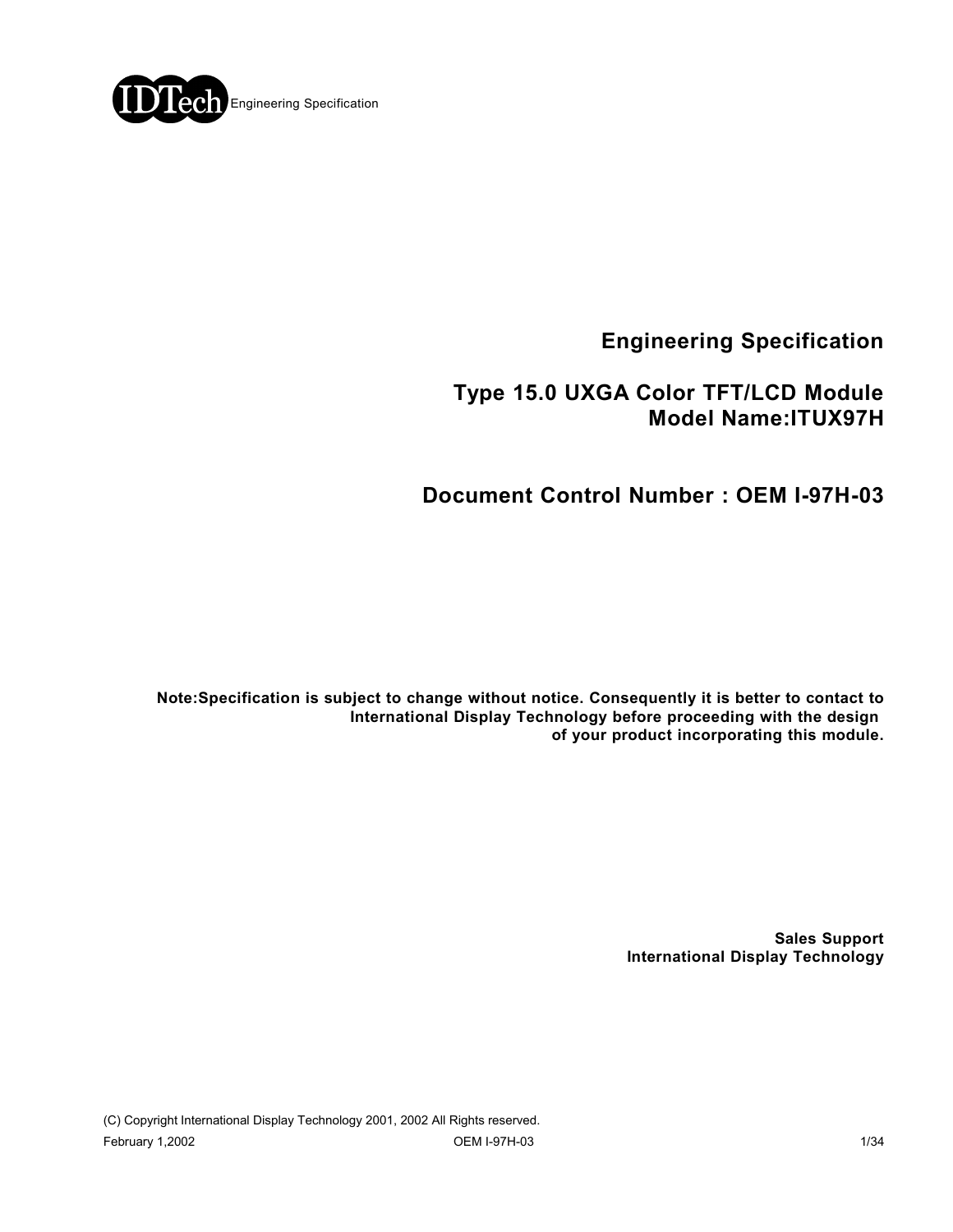

# **i Contents**

- i Contents
- ii Record of Revision
- **1.0 Handling Precautions**
- **2.0 General Description**
- 2.1 Characteristics
- 2.2 Functional Block Diagram
- **3.0 Absolute Maximum Ratings**
- **4.0 Optical Characteristics**
- **5.0 Signal Interface**
- 5.1 Connectors
- 5.2 Interface Signal Connector
- 5.3 Interface Signal Description
- 5.4 Interface Signal Electrical Characteristics
- 5.4.1 Signal Electrical Characteristics for LVDS Receiver
- 5.4.2 LVDS Receiver Internal Circuit
- 5.4.3 Recommended Guidelines for Motherboard PCB Design and Cable Selection
- 5.5 Inverter Signal connector
- 5.6 Inverter Signal Description
- 5.7 Inverter Signal Electrical Characteristics
- **6.0 Pixel format image**
- **7.0 Interface Timings**
- 7.1 Timing Characteristics
- 7.2 Timing Definition
- **8.0 Power Consumption**
- **9.0 Power ON/OFF Sequence**
- **10.0 Mechanical Characteristics**
- **11.0 National Test Lab Requirement**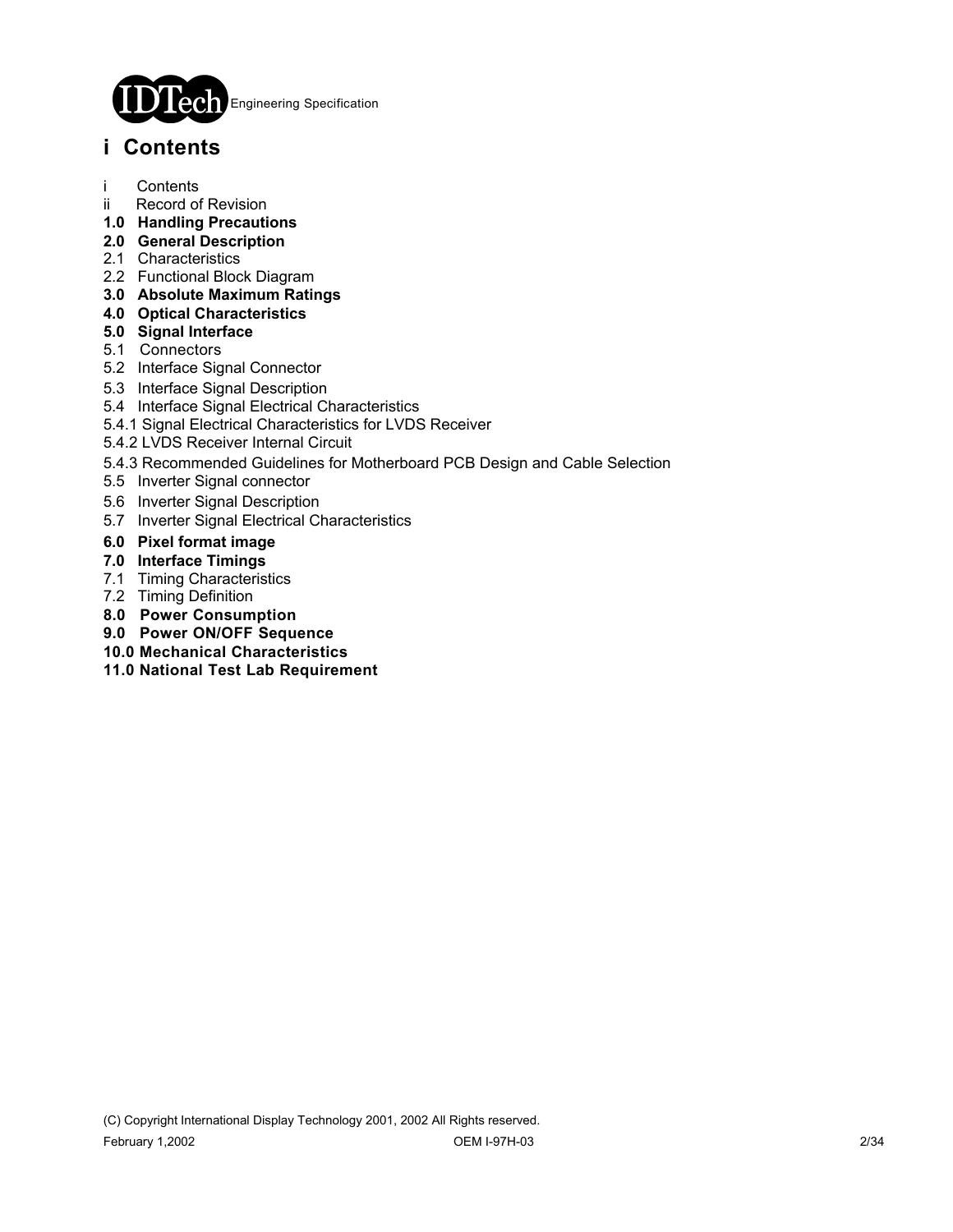

# **ii Record of Revision**

| Date             | Document<br>Revision | Page               | Summary                                                                                                                                                                               |
|------------------|----------------------|--------------------|---------------------------------------------------------------------------------------------------------------------------------------------------------------------------------------|
| October 30,2001  | <b>OEM I-97H-01</b>  | All                | First Edition for customer.<br>Based on Internal Specification EC F79204 as of<br>September 7,2001.<br>To adopt a "Burst mode Inverter".                                              |
| December 10,2001 | OEM I-97H-02         | 6<br>9<br>23<br>24 | To update Backlight Power Consumption.<br>To add Min. value of White Luminance.<br>To update Electrical Specifications and Dimming.<br>To update the Luminance versus the SMBUS Data. |
| February 1,2002  | <b>OEM I-97H-03</b>  | 23<br>24           | To update Inverter Signal Electrical Characteristics.<br>To update Luminance versus SMBUS Data.                                                                                       |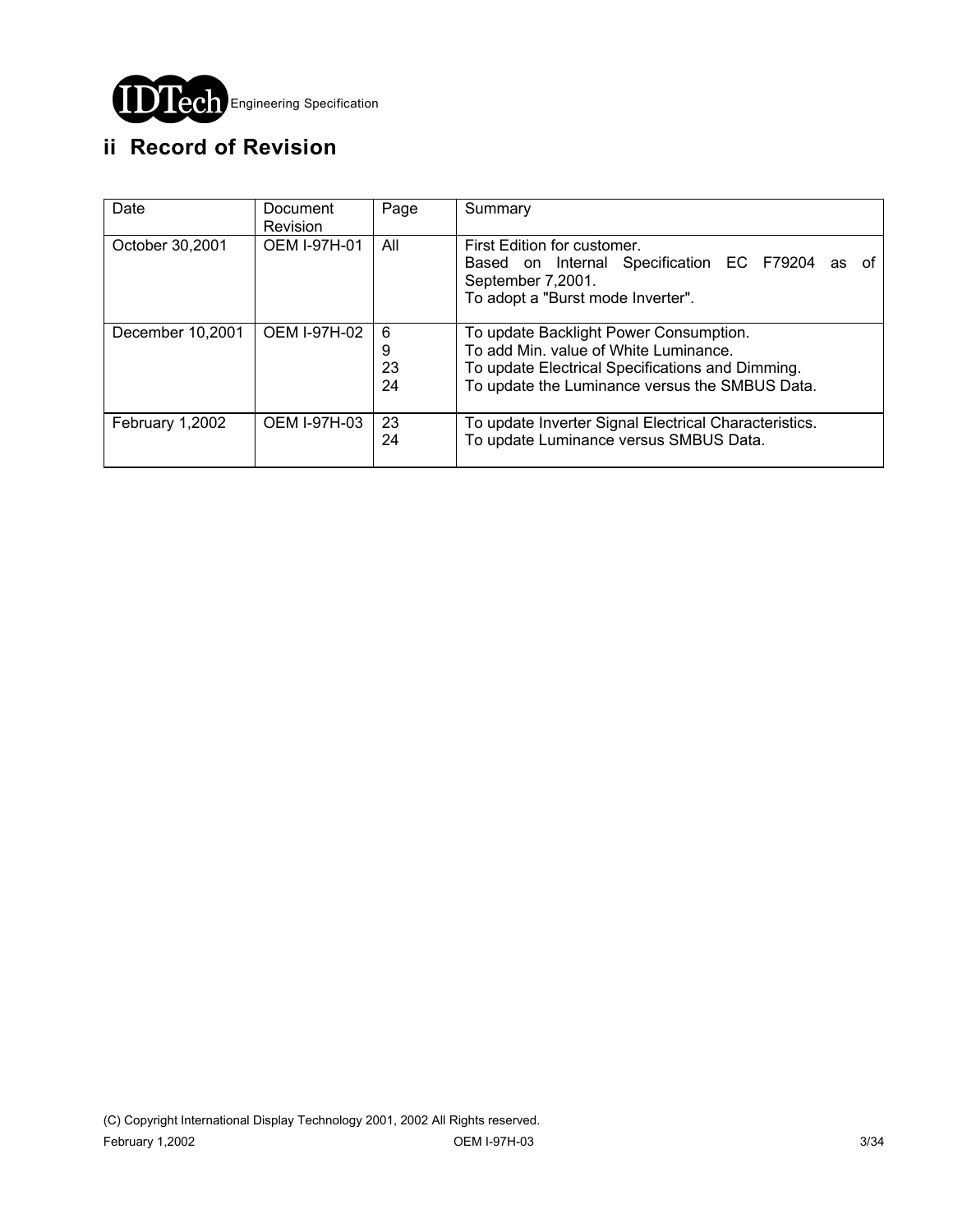

# **1.0 Handling Precautions**

- 1) Since front polarizer is easily damaged, pay attention not to scratch it.
- 2) Be sure to turn off power supply when inserting or disconnecting from input connector.
- 3) Wipe off water drop immediately. Long contact with water may cause discoloration or spots.
- 4) When the panel surface is soiled, wipe it with absorbent cotton or other soft cloth; do not use solvents or abrasives.
- 5) Since the panel is made of glass, it may break or crack if dropped or bumped on hard surface.
- 6) Since CMOS LSI is used in this module, take care of static electricity and insure human earth when handling.
- 7) Do not open nor modify the Module Assembly.
- 8) Do not press the reflector sheet at the back of the module to any directions.
- 9) In case if a Module has to be put back into the packing container slot after once it was taken out from the container, do not press the center of the CFL Reflector edge. Instead, press at the far ends of the CFL Reflector edge softly. Otherwise the TFT Module may be damaged.
- 10) At the insertion or removal of the Signal Interface Connector, be sure not to rotate nor tilt the Interface Connector of the TFT Module.
- 11) After installation of the TFT Module into an enclosure ( Notebook PC Bezel, for example), do not twist nor bent the TFT Module even momentary. At designing the enclosure, it should be taken into consideration that no bending/twisting forces are applied to the TFT Module from outside. Otherwise the TFT Module may be damaged.
- 12) The fluorescent lamp in the liquid crystal display (LCD) contains mercury. Do not put it in trash that is disposed of in landfills. Dispose of it as required by local ordinances or regulations.
- 13) Small amount of materials having no flammability grade is used in the LCD module. The LCD module should be supplied by power complied with requirements of Limited Power Source (2.11, IEC60950 or UL1950), or be applied exemption conditions of flammability requirements (4.4.3.3, IEC60950 or UL1950) in an end product.
- 14) Never apply detergent or other liquid directly to the screen.
	- The information contained herein is presented only as a guide for the applications of our products. No responsibility is assumed by International Display Technology for any infringements of patents or other right of the third partied which may result from its use. No license is granted by implication or otherwise under any patent or patent rights of International Display Technology or others. .
	- The information contained herein may be changed without prior notice. It is therefore advisable to contact International Display Technology before proceeding with the design of equipment incorporating this product. .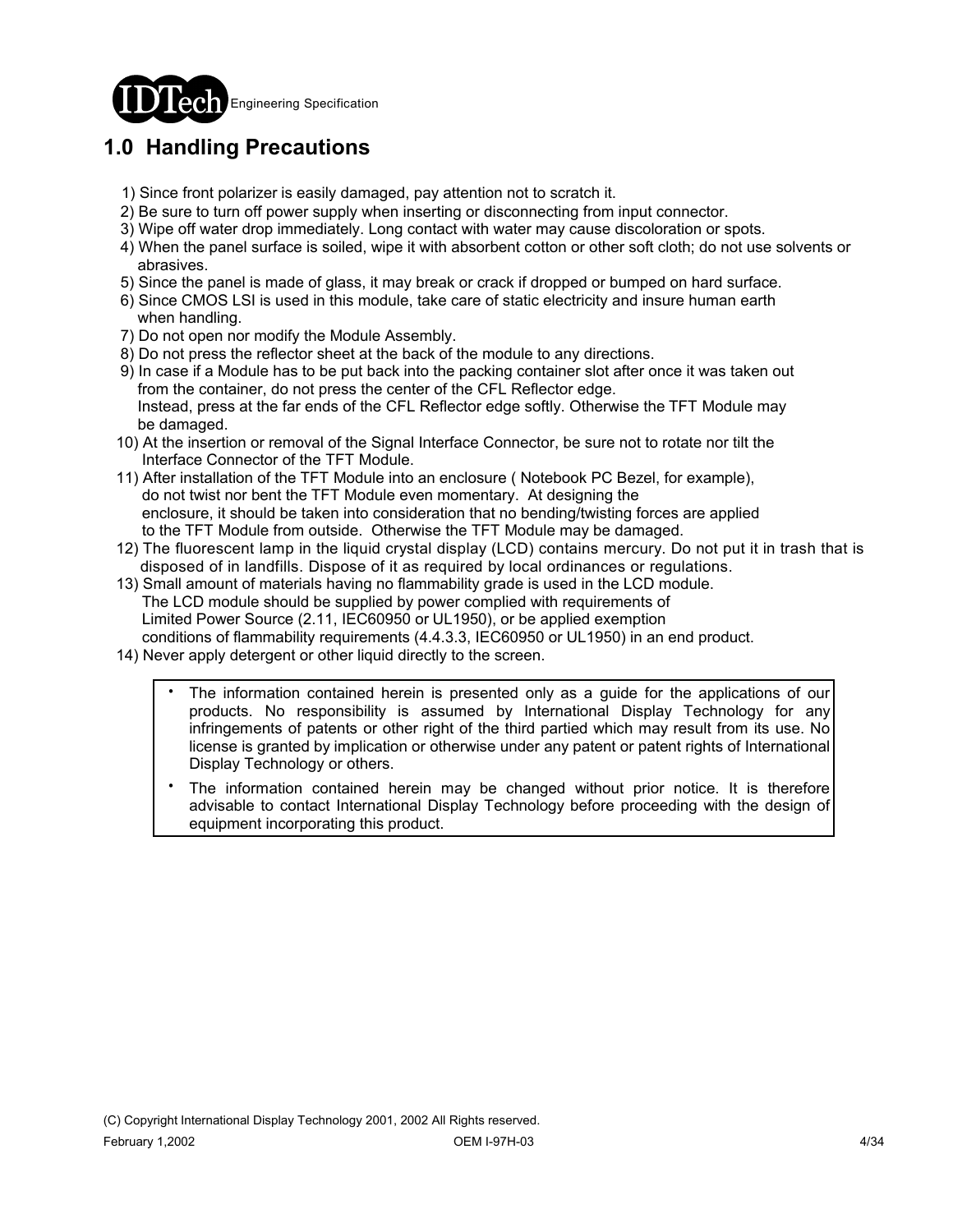

# **2.0 General Description**

This specification applies to the Type 15.0 Color TFT/LCD Module 'ITUX97H'.

This module is designed for a display unit of notebook style personal computer.

The screen format and electrical interface are intended to support the UXGA (1600(H) x 1200(V))screen.

Support color is native 262k colors ( RGB 6-bit data driver ).

All input signals are LVDS interface compatible.This module contains an inverter card for backlight.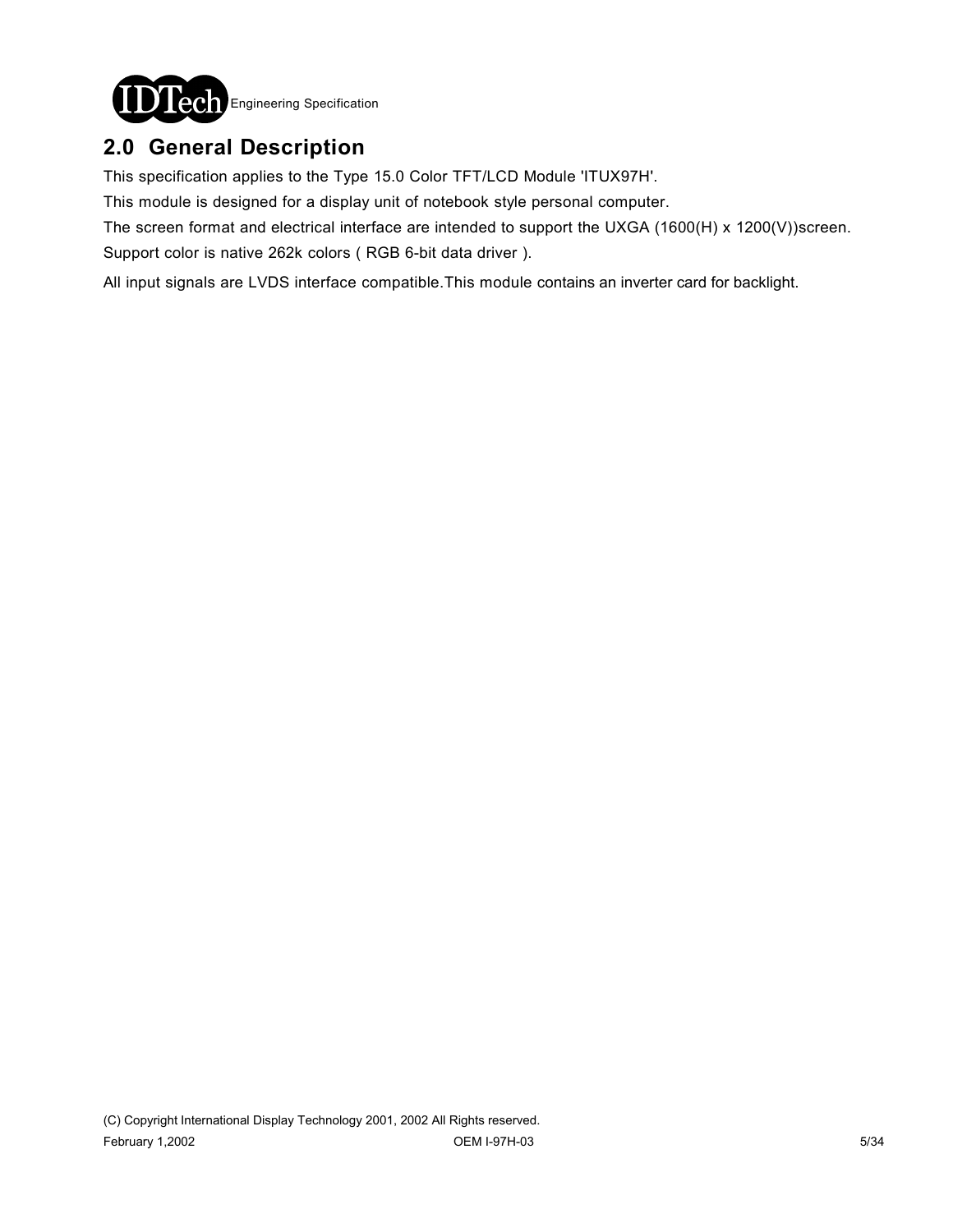

### **2.1 Characteristics**

The following items are characteristics summary on the table under 25 degree C condition:

| <b>ITEMS</b>                                                                    | <b>SPECIFICATIONS</b>                                                     |
|---------------------------------------------------------------------------------|---------------------------------------------------------------------------|
| Screen Diagonal [mm]                                                            | 381                                                                       |
| Active Area [mm]                                                                | $304.8(H) \times 228.6(V)$                                                |
| Pixels H x V                                                                    | 1600(x3) x 1200                                                           |
| Pixel Pitch [mm]                                                                | 0.1905(per one triad) $\times$ 0.1905                                     |
| Pixel Arrangement                                                               | R.G.B. Vertical Stripe                                                    |
| Display Mode                                                                    | Normally White                                                            |
| Typical White Luminance [cd/m <sup>2</sup> ]<br>SMData=00H:                     | 150 Typ. (Center) 140 Typ. (5 Points average)                             |
| <b>Contrast Ratio</b>                                                           | 200: 1 Typ.                                                               |
| Optical Rise Time/Fall Time [msec]                                              | 30Typ., 50Max.(each)                                                      |
| Nominal Input Voltage [Volt]<br><b>VDD</b><br>5VSUS, 5VALW line<br>PWR SRC line | +3.3 Typ.<br>$+5.0$ Typ.<br>$+14.4$ Typ.                                  |
| Logic Power Consumption [watt]                                                  | 2.4 Typ. 3.4 Max.                                                         |
| <b>Backlight Power Consumption [watt]</b><br>PWR SRC=14.4V<br>SMData=00H        | 5.6 Typ.                                                                  |
| Weight [grams]                                                                  | 665 Typ. 700 Max.                                                         |
| Physical Size [mm]                                                              | 317.3(W) x 242.0(H) x 11.2(D) Typ.11.5(D)Max.                             |
| Electrical Interface (Logic)                                                    | 6-bit digital video for each color R/G/B, 3 sync, Clock (8<br>pairs LVDS) |
| Electrical Interface (Inverter)                                                 | Panel IDs, SMB_CLK, SMB_DAT, FPVEE                                        |
| <b>Support Color</b>                                                            | Native 262K colors (RGB 6-bit data driver)                                |
| Temperature Range (degree C)<br>Operating<br>Storage (Shipping)                 | $0$ to $+50$<br>$-20$ to $+60$                                            |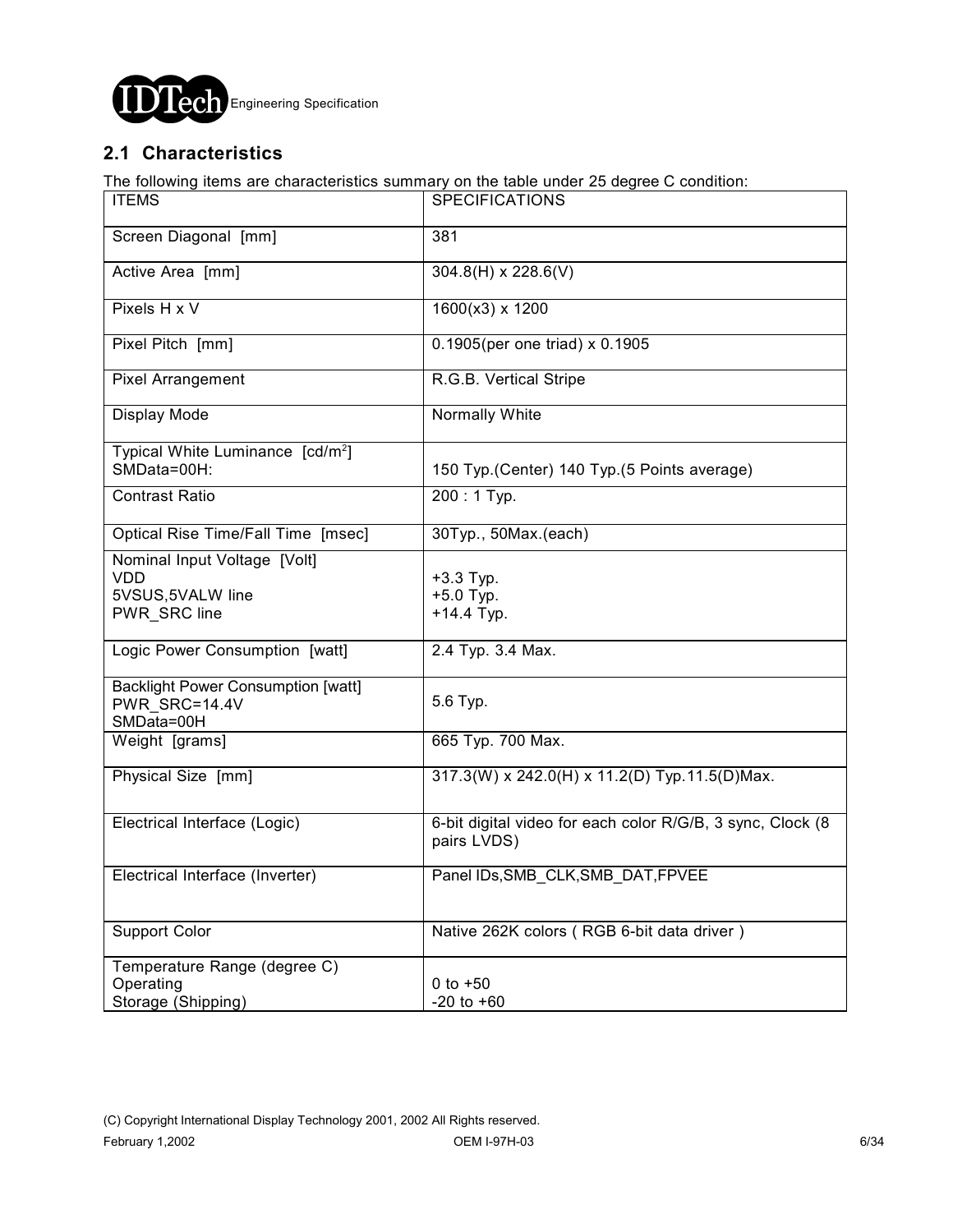

### **2.2 Functional Block Diagram**

The following diagram shows the functional block of the Type 15.0 Color TFT/LCD Module.



The first LVDS port transmits even pixels while the second LVDS port transmits odd pixels.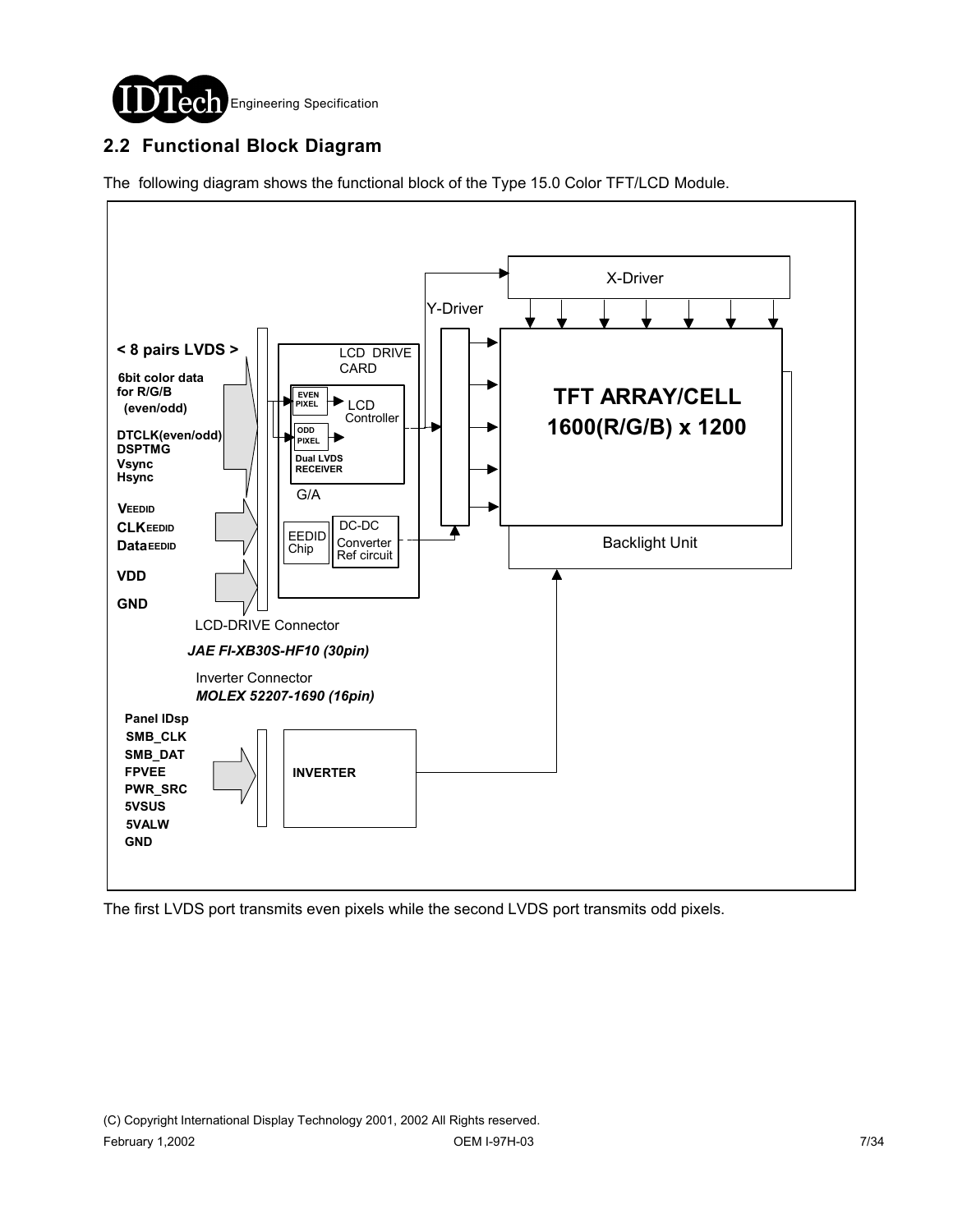

# **3.0 Absolute Maximum Ratings**

Absolute maximum ratings of the module is as follows :

| <b>Item</b>                  | Symbol             | Min    | <b>Max</b>    | <b>Unit</b> | <b>Conditions</b> |
|------------------------------|--------------------|--------|---------------|-------------|-------------------|
| <b>Supply Voltage</b>        | <b>VDD</b>         | $-0.3$ | $+4.0$        | V           |                   |
|                              | 5VSUS,<br>5VALW    | $-0.3$ | $+5.5$        | $\vee$      |                   |
|                              | PWR_SRC            | $-0.3$ | $+25$         | $\vee$      |                   |
| Input Voltage of Signal      | Vin                | $-0.3$ | $+VDD+0.3$    | $\vee$      |                   |
|                              | <b>FPVEE</b>       | $-0.3$ | $+5.5$        | $\vee$      |                   |
|                              | SMB CLK<br>SMB_DAT | $-1$   | $+7$          | $\vee$      |                   |
| <b>Operating Temperature</b> | <b>TOP</b>         | 0      | $+50$         | deg.C       | Note 1            |
| <b>Operating Humidity</b>    | <b>HOP</b>         | 8      | 95            | %RH         | Note 1            |
| Storage Temperature          | <b>TST</b>         | $-20$  | $+60$         | deg.C       | Note 1            |
| <b>Storage Humidity</b>      | <b>HST</b>         | 5      | 95            | %RH         | Note 1            |
| Vibration                    |                    |        | 10-200<br>1.5 | G<br>Hz     |                   |
| Shock                        |                    |        | 50<br>18      | G<br>ms     | Rectangle<br>wave |

**Note 1 : Maximum Wet-Bulb should be 39 degree C and No condensation**.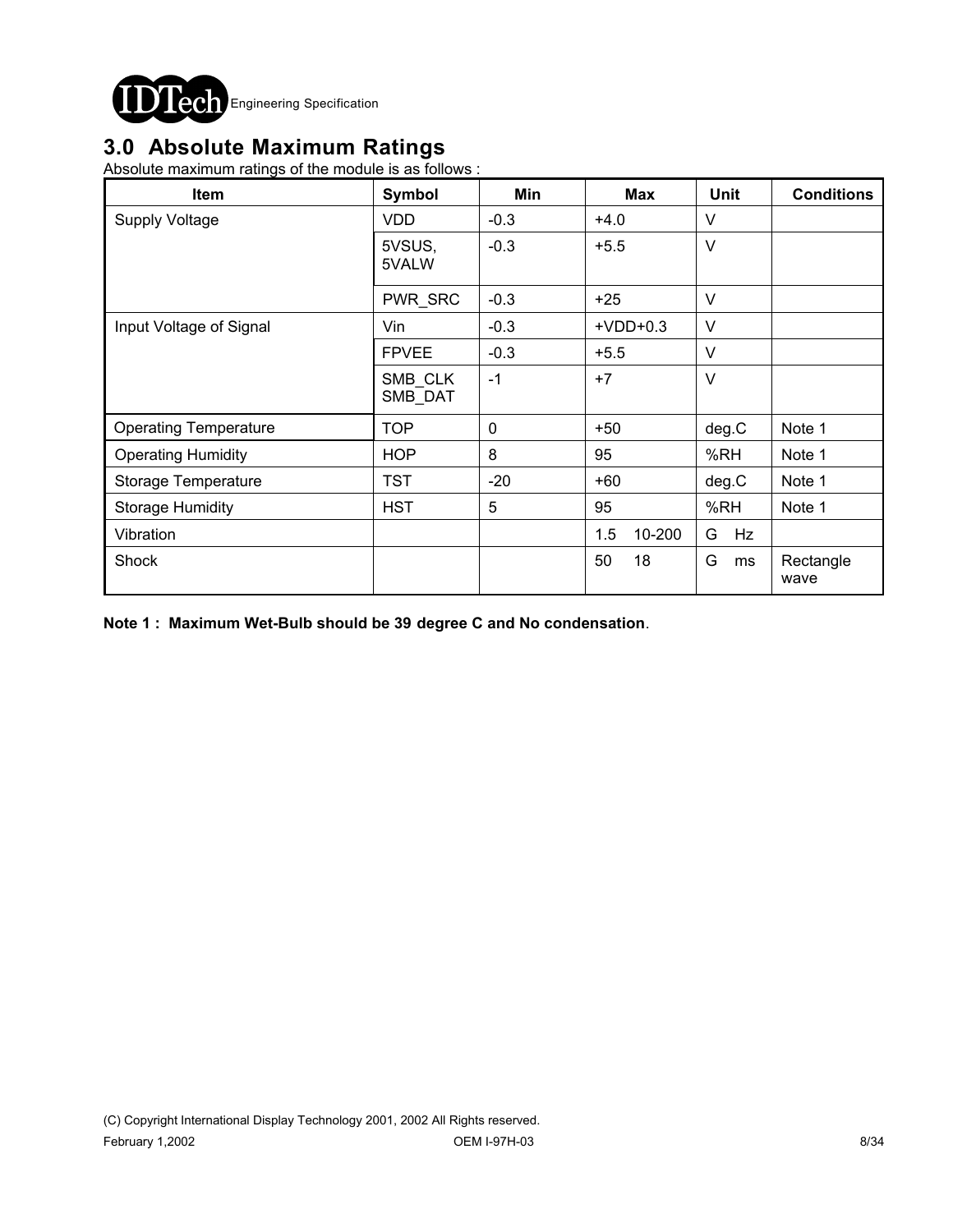

# **4.0 Optical Characteristics**

The optical characteristics are measured under stable conditions as follows under 25 degree C condition:

| Item                            | Conditions       |         | Specifiation |             |  |  |
|---------------------------------|------------------|---------|--------------|-------------|--|--|
|                                 |                  |         | Typ.         | <b>Note</b> |  |  |
| <b>Viewing Angle</b>            | Horizontal       | (Right) | 40           |             |  |  |
| (Degrees)                       | $K \geq 10$      | (Left)  | 40           |             |  |  |
|                                 | Vertical         | (Upper) | 15           |             |  |  |
| K:Contrast Ratio                | K≥10             | (Lower) | 30           |             |  |  |
| Contrast ratio                  |                  |         | 200          | 100 Min.    |  |  |
| Response Time                   | Rising           |         | 30           | 50 Max.     |  |  |
| (ms)                            | Falling          |         | 30           | 50 Max.     |  |  |
| Color                           | Red<br>X         |         | 0.569        |             |  |  |
| Chromaticity                    | Red<br>y         |         | 0.332        |             |  |  |
| (CIE)                           | Green<br>X       |         | 0.312        |             |  |  |
|                                 | Green<br>y       |         | 0.544        |             |  |  |
|                                 | <b>Blue</b><br>X |         | 0.149        |             |  |  |
|                                 | <b>Blue</b><br>y |         | 0.132        |             |  |  |
|                                 | White<br>X       |         | 0.313        |             |  |  |
|                                 | White<br>y       |         | 0.329        |             |  |  |
| <b>White Luminance</b>          |                  |         | 150          | 120 Min.    |  |  |
| (cd/m <sup>2</sup> ) SMData=00H |                  |         | (Center)     | (Center)    |  |  |
|                                 |                  |         | 140          | 112 Min.    |  |  |
|                                 |                  |         | (5 Points    | (5 Points   |  |  |
|                                 |                  |         | Average)     | Average)    |  |  |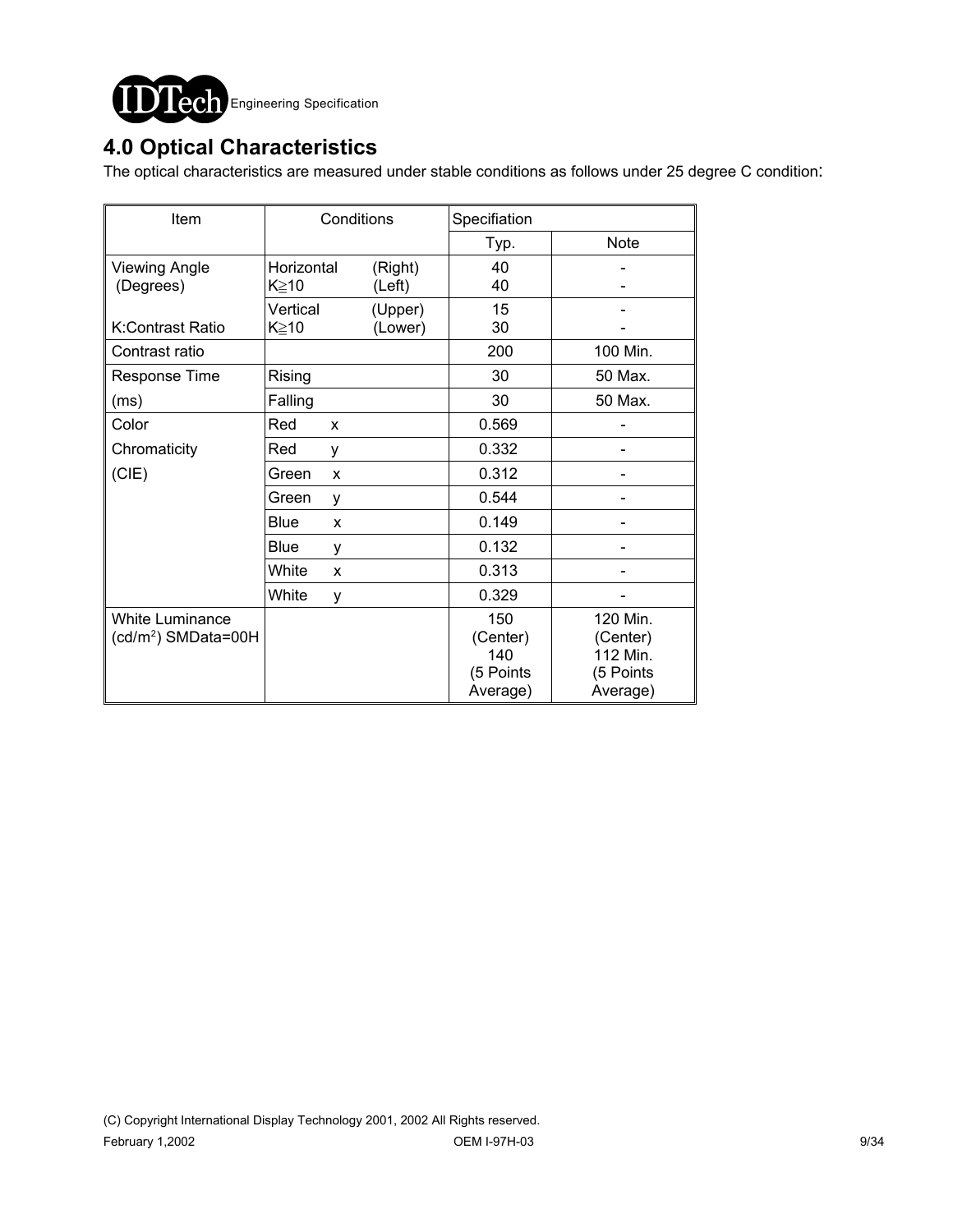

# **5.0 Signal Interface**

### **5.1 Connectors**

Physical interface is described as for the connector on module.

These connectors are capable of accommodating the following signals and will be following components.

| Connector Name / Designation | For Signal Connector |
|------------------------------|----------------------|
| Manufacturer                 | JAE.                 |
| Type / Part Number           | FI-XB30S-HF10        |
| Mating Type / Part Number    | FI-X30M              |

| Connector Name / Designation | For Inverter Connector |  |  |
|------------------------------|------------------------|--|--|
| Manufacturer                 | Molex                  |  |  |
| Type / Part Number           | 52207-1690             |  |  |
| Mating Type / Part Number    | (FPC)                  |  |  |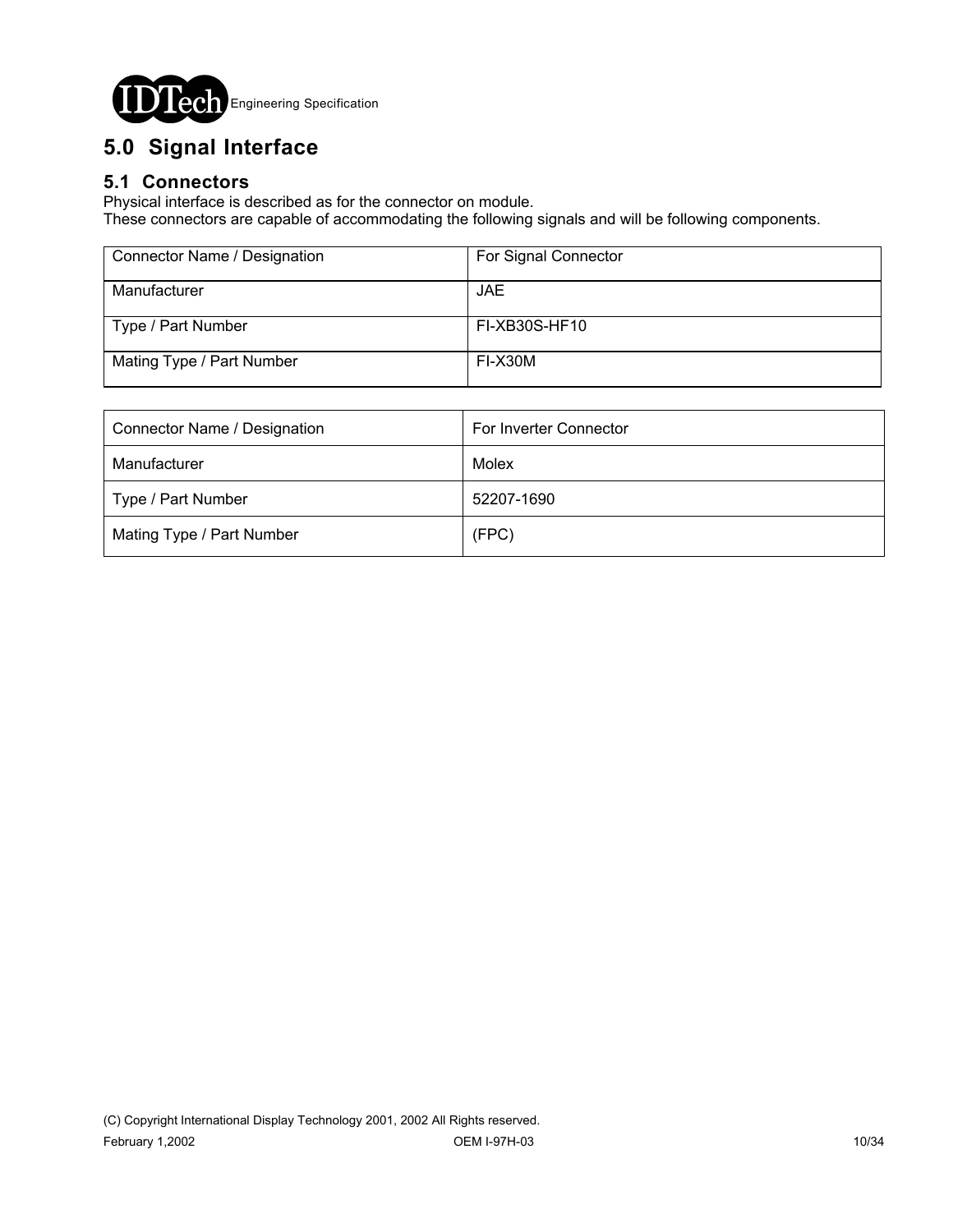

#### **5.2 Interface Signal Connector**

|                 | . . <del>.</del>                  |      |             |
|-----------------|-----------------------------------|------|-------------|
| Pin#            | Signal Name                       | Pin# | Signal Name |
| $\mathbf{1}$    | FG (GND)                          | 17   | <b>GND</b>  |
| $\overline{2}$  | <b>GND</b>                        | 18   | ReCLKIN-    |
| $\mathbf{3}$    | <b>VDD</b>                        | 19   | ReCLKIN+    |
| $\overline{4}$  | <b>VDD</b>                        | 20   | <b>GND</b>  |
| $5\phantom{.0}$ | $VEEDID$ (Note 2,3)               | 21   | RoIN0-      |
| 6               | NC (Reserved, Note 1)             | 22   | RoIN0+      |
| 7               | CLKEEDID (Note 2,4)               | 23   | <b>GND</b>  |
| 8               | Data $_{\text{EEDID}}$ (Note 2,4) | 24   | RoIN1-      |
| 9               | ReIN0-                            | 25   | RoIN1+      |
| 10              | ReIN0+                            | 26   | <b>GND</b>  |
| 11              | <b>GND</b>                        | 27   | RoIN2-      |
| 12              | ReIN1-                            | 28   | RoIN2+      |
| 13              | ReIN1+                            | 29   | <b>GND</b>  |
| 14              | <b>GND</b>                        | 30   | RoCLKIN-    |
| 15              | ReIN2-                            | 31   | RoCLKIN+    |
| 16              | ReIN <sub>2</sub> +               | 32   | FG (GND)    |
|                 |                                   |      |             |

Note:

- 1. 'Reserved' pins are not allowed to connect any other line.
- 2. This LCD Module complies with "VESA ENHANCED EXTENDED DISPLAY IDENTIFICATION DATA STANDARD Release A, Revision 1" and supports "EEDID version 1.3". This module uses Serial EEPROM BR24C02FV (ROHM) or compatible as a EEDID function.
- 3. V<sub>EEDID</sub> power source shall be the current limited circuit which has not exceeding 1A. (Reference Document : "Enhanced Display Data Channel (E-DDCTM) Proposed Standard", VESA)
- 4. Both CLKEEDID line and DataEEDID line are pulled-up with 10K ohm resistor to VEEDID power source line at LCD panel, respectively.

Voltage levels of all input signals are LVDS compatible (except VDD,EEDID). Refer to "Signal Electrical Characteristics for LVDS(\*)", for voltage levels of all input signals.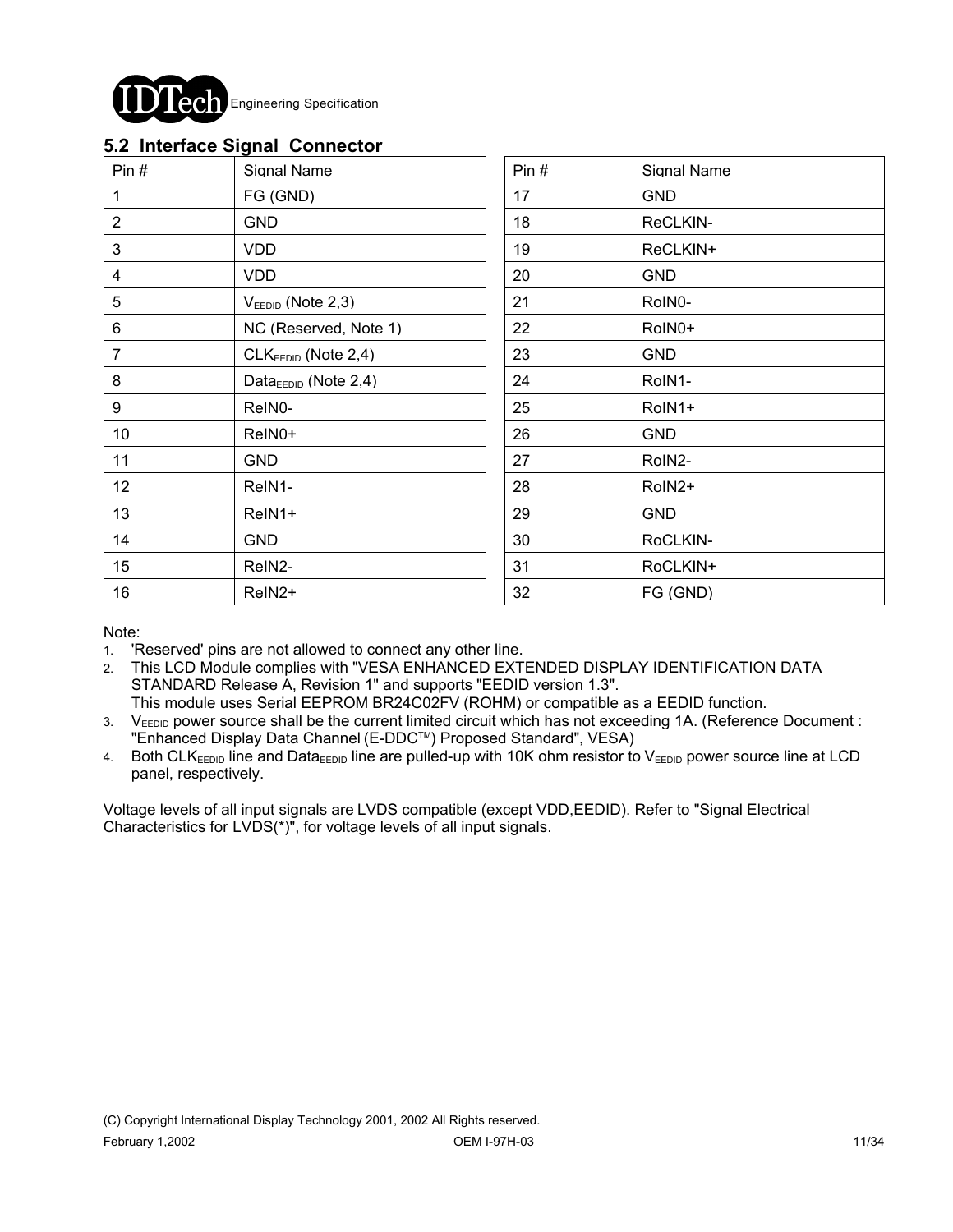

### **5.3 Interface Signal Description**

| PIN<br>#                | <b>SIGNAL</b><br><b>NAME</b> | Description                                                              |  |  |  |  |
|-------------------------|------------------------------|--------------------------------------------------------------------------|--|--|--|--|
| 1                       | $\mathsf{FG}$                | Frame Ground                                                             |  |  |  |  |
| $\overline{2}$          | <b>GND</b>                   | Ground                                                                   |  |  |  |  |
| 3                       | <b>VDD</b>                   | +3.3V Power Supply                                                       |  |  |  |  |
| $\overline{\mathbf{4}}$ | <b>VDD</b>                   | +3.3V Power Supply                                                       |  |  |  |  |
| $\overline{5}$          | $V_{EEDID}$                  | <b>EEDID 3.3V Power Supply</b>                                           |  |  |  |  |
| $\overline{6}$          | Reserved                     | Reserved                                                                 |  |  |  |  |
| $\overline{7}$          | <b>CLKEEDID</b>              | <b>EEDID Clock</b>                                                       |  |  |  |  |
| $\bf 8$                 | $Data_{EEDID}$               | <b>EEDID Data</b>                                                        |  |  |  |  |
| $\overline{9}$          | ReIN0-                       | Negative LVDS differential data input (Even R0-R5, G0)                   |  |  |  |  |
| 10                      | ReIN0+                       | Positive LVDS differential data input (Even R0-R5, G0)                   |  |  |  |  |
| $\overline{11}$         | <b>GND</b>                   | Ground                                                                   |  |  |  |  |
| 12                      | ReIN1-                       | Negative LVDS differential data input (Even G1-G5, B0-B1)                |  |  |  |  |
| $\overline{13}$         | ReIN1+                       | Positive LVDS differential data input (Even G1-G5, B0-B1)                |  |  |  |  |
| 14                      | <b>GND</b>                   | Ground                                                                   |  |  |  |  |
| 15                      | ReIN2-                       | Negative LVDS differential data input (Even B2-B5, HSYNC, VSYNC, DSPTMG) |  |  |  |  |
| $\overline{16}$         | ReIN2+                       | Positive LVDS differential data input (Even B2-B5, HSYNC, VSYNC, DSPTMG) |  |  |  |  |
| $\overline{17}$         | <b>GND</b>                   | Ground                                                                   |  |  |  |  |
| 18                      | ReCLKIN-                     | Negative LVDS differential clock input (Even)                            |  |  |  |  |
| 19                      | ReCLKIN+                     | Positive LVDS differential clock input (Even)                            |  |  |  |  |
| $\overline{20}$         | <b>GND</b>                   | Ground                                                                   |  |  |  |  |
| $\overline{21}$         | RoIN0-                       | Negative LVDS differential data input (Odd R0-R5, G0)                    |  |  |  |  |
| $\overline{22}$         | RoIN0+                       | Positive LVDS differential data input (Odd R0-R5, G0)                    |  |  |  |  |
| 23                      | <b>GND</b>                   | Ground                                                                   |  |  |  |  |
| 24                      | RoIN1-                       | Negative LVDS differential data input (Odd G1-G5, B0-B1)                 |  |  |  |  |
| 25                      | RoIN1+                       | Positive LVDS differential data input (Odd G1-G5, B0-B1)                 |  |  |  |  |
| 26                      | <b>GND</b>                   | Ground                                                                   |  |  |  |  |
| $\overline{27}$         | RoIN2-                       | Negative LVDS differential data input (Odd B2-B5)                        |  |  |  |  |
| 28                      | RoIN2+                       | Positive LVDS differential data input (Odd B2-B5)                        |  |  |  |  |
| 29                      | <b>GND</b>                   | Ground                                                                   |  |  |  |  |
| 30                      | RoCLKIN-                     | Negative LVDS differential clock input (Odd)                             |  |  |  |  |
| 31                      | RoCLKIN+                     | Positive LVDS differential clock input (Odd)                             |  |  |  |  |
| 32                      | FG                           | <b>Frame Ground</b>                                                      |  |  |  |  |

Note:

1. Input signals of odd and even clock shall be the same timing.

2. The module uses a 100ohm resistor between positive and negative data lines of each receiver input.

3. Even: First Pixel , Odd: Second Pixel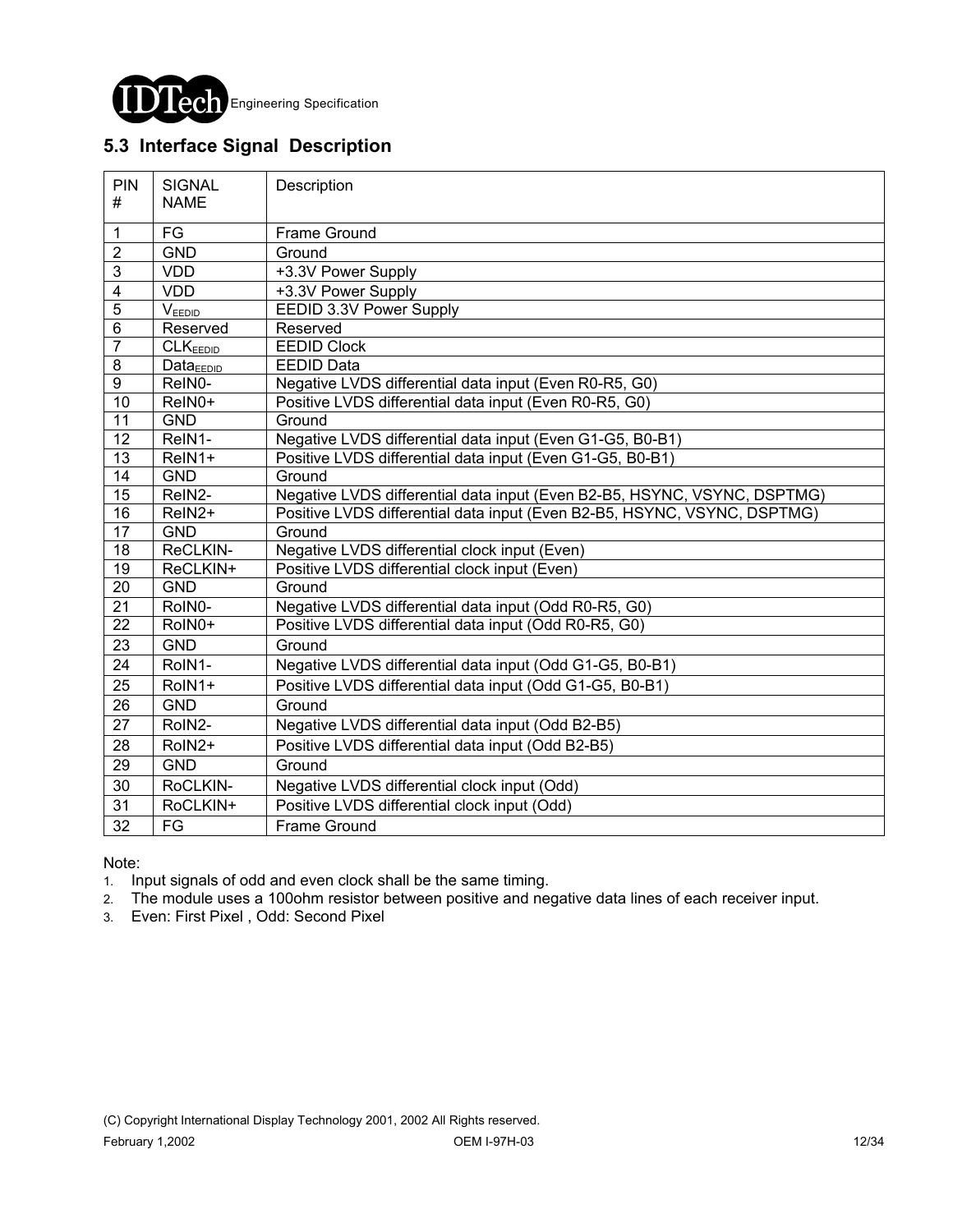

| <b>SIGNAL NAME</b>                                                                                                                             | Description                                                                                                                                                                           |
|------------------------------------------------------------------------------------------------------------------------------------------------|---------------------------------------------------------------------------------------------------------------------------------------------------------------------------------------|
| +RED 5 (ER5/OR5)<br>+RED 4 (ER4/OR4)<br>+RED 3 (ER3/OR3)<br>+RED 2 (ER2/OR2)<br>+RED 1 (ER1/OR1)<br>+RED 0 (ER0/OR0)<br>(EVEN/ODD)             | RED Data 5 (MSB)<br>RED Data 4<br>RED Data 3<br>RED Data 2<br>RED Data 1<br>RED Data 0 (LSB)<br>Red-pixel Data: Each red pixel's brightness data consists of these 6 bits pixel data. |
| +GREEN 5 (EG5/OG5)<br>+GREEN 4 (EG4/OG4)<br>+GREEN 3 (EG3/OG3)<br>+GREEN 2 (EG2/OG2)<br>+GREEN 1 (EG1/OG1)<br>+GREEN 0 (EG0/OG0)<br>(EVEN/ODD) | <b>GREEN Data 5 (MSB)</b><br><b>GREEN Data 4</b><br><b>GREEN Data 3</b><br><b>GREEN Data 2</b><br><b>GREEN Data 1</b><br>GREEN Data 0 (LSB)                                           |
|                                                                                                                                                | Green-pixel Data: Each green pixel's brightness data consists of these 6 bits pixel<br>data.                                                                                          |
| +BLUE 5 (EB5/OB5)<br>+BLUE 4 (EB4/OB4)<br>+BLUE 3 (EB3/OB3)<br>+BLUE 2 (EB2/OB2)<br>+BLUE 1 (EB1/OB1)<br>+BLUE 0 (EB0/OB0)<br>(EVEN/ODD)       | BLUE Data 5 (MSB)<br><b>BLUE Data 4</b><br><b>BLUE Data 3</b><br><b>BLUE Data 2</b><br><b>BLUE Data 1</b><br>BLUE Data 0 (LSB)                                                        |
|                                                                                                                                                | Blue-pixel Data: Each blue pixel's brightness data consists of these 6 bits pixel<br>data.                                                                                            |
| <b>DTCLK</b>                                                                                                                                   | Data Clock: The typical frequency is 81MHz.                                                                                                                                           |
| (EVEN/ODD)                                                                                                                                     | The signal is used to strobe the pixel +data and the +DSPTMG                                                                                                                          |
| +DSPTMG (DSP)<br>VSYNC (V-S)                                                                                                                   | When the signal is high, the pixel data shall be valid to be displayed.<br>Vertical Sync: This signal is synchronized with DTCLK. Both active high/low signals<br>are acceptable.     |
| HSYNC (H-S)                                                                                                                                    | Horizontal Sync: This signal is synchronized with DTCLK. Both active high/low<br>signals are acceptable.                                                                              |
| <b>VDD</b>                                                                                                                                     | Power Supply                                                                                                                                                                          |
| <b>GND</b>                                                                                                                                     | Ground                                                                                                                                                                                |
| VEEDID                                                                                                                                         | EEDID 3.3V Power Supply                                                                                                                                                               |
| CLK <sub>EEDID</sub>                                                                                                                           | <b>EEDID Clock</b>                                                                                                                                                                    |
| Data <sub>EDID</sub>                                                                                                                           | <b>EEDID Data</b>                                                                                                                                                                     |

Note: Output signals except  $V_{EEDID}$ , CLK<sub>EEDID</sub> and Data<sub>EEDID</sub> from any system shall be Hi-Z state when VDD is off.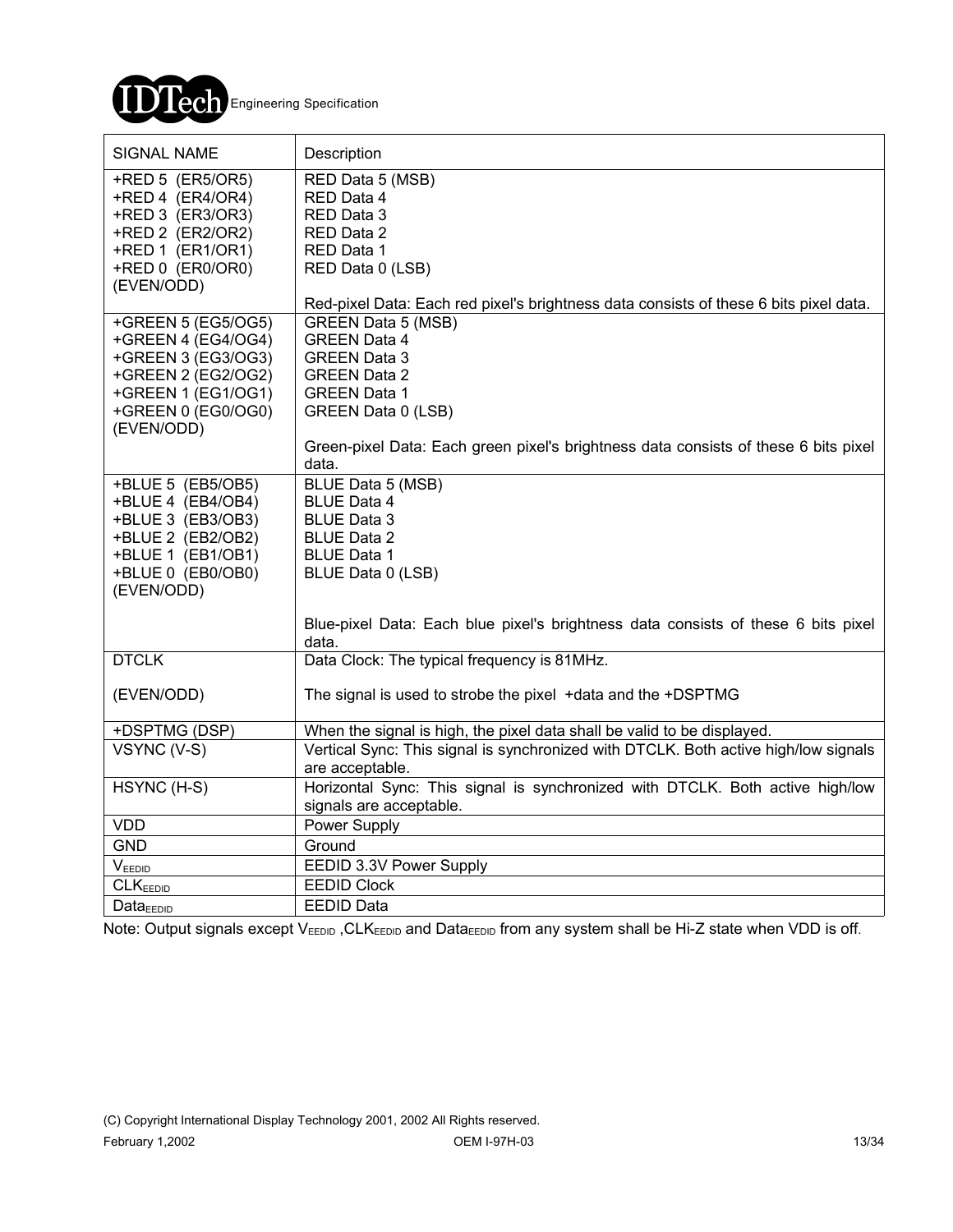

### **5.4 Interface Signal Electrical Characteristics**

#### **5.4.1 Signal Electrical Characteristics for LVDS Receiver**

The LVDS receiver equipped in this LCD module is compatible with ANSI/TIA/TIA-644 standard.

Electrical Characteristics

| <b>Parameter</b>                     | <b>Symbol</b> | Min                               | Tvɒ | <b>Max</b>                          | Unit | <b>Conditions</b>      |
|--------------------------------------|---------------|-----------------------------------|-----|-------------------------------------|------|------------------------|
| Differential Input High Threshold    | Vth           |                                   |     | $+100$                              | mV   | $Vcm=+1.2V$            |
| Differential Input Low Threshold     | Vtl           | $-100$                            |     |                                     | mV   | $Vcm=+1.2V$            |
| Magnitude Differential Input Voltage | <b>IVidl</b>  | 100                               |     | 600                                 | mV   |                        |
| Common Mode Voltage                  | Vcm           | $0.825 + \frac{ \text{ Vid} }{2}$ |     | $\sqrt{2.4-\frac{ \text{Vid} }{2}}$ | V    | $Vth - Vtl =$<br>200mV |
| Common Mode Voltage Offset           | $\wedge$ Vcm  | -50                               |     | $+50$                               | mV   | $Vth - Vtl =$<br>200mV |

**Note:** 

- ! Input signals shall be low or Hi-Z state when VDD is off.
- ! All electrical characteristics for LVDS signal are defined and shall be measured at the interface connector of LCD (see "**Measurement system**").



Voltage Definitions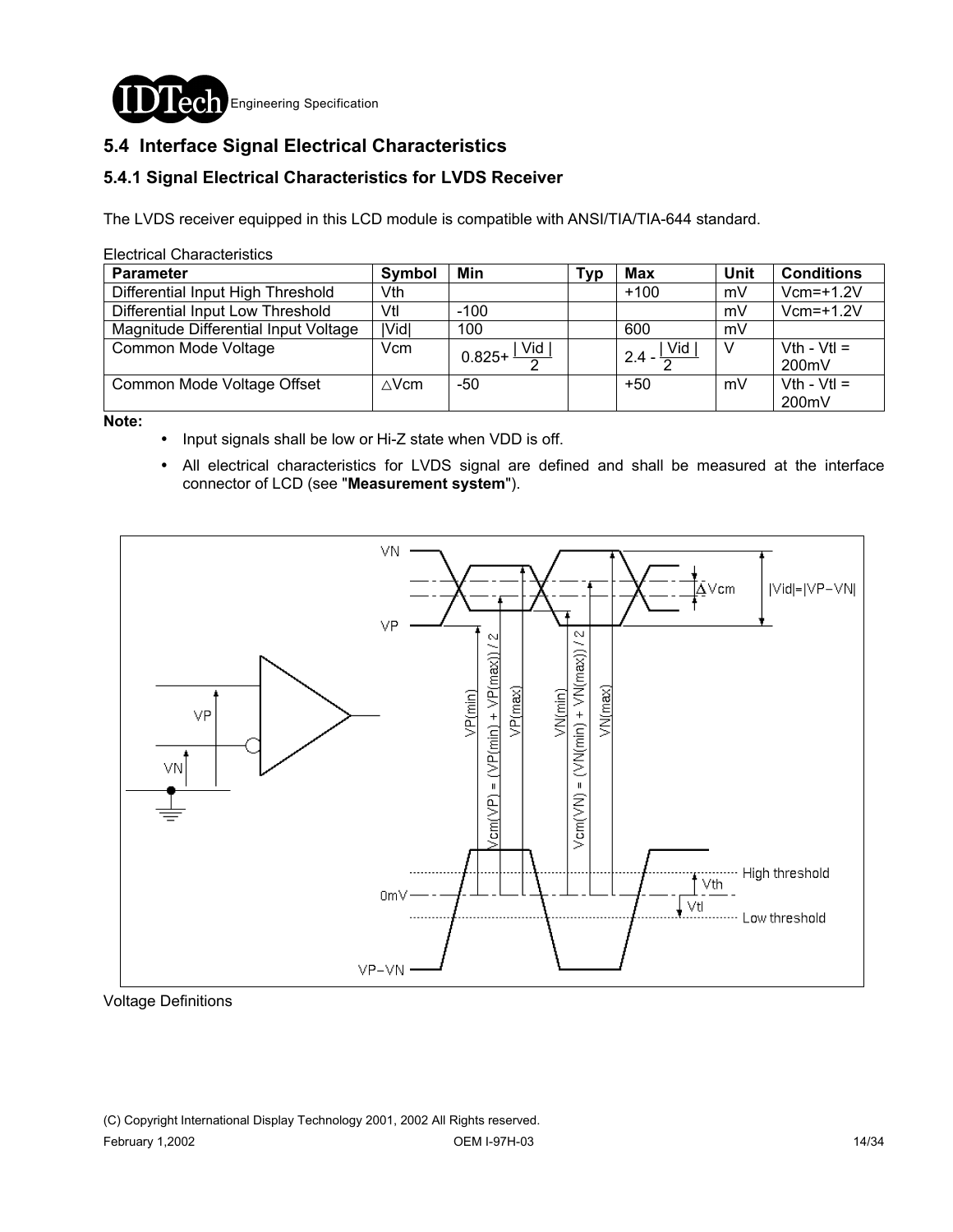

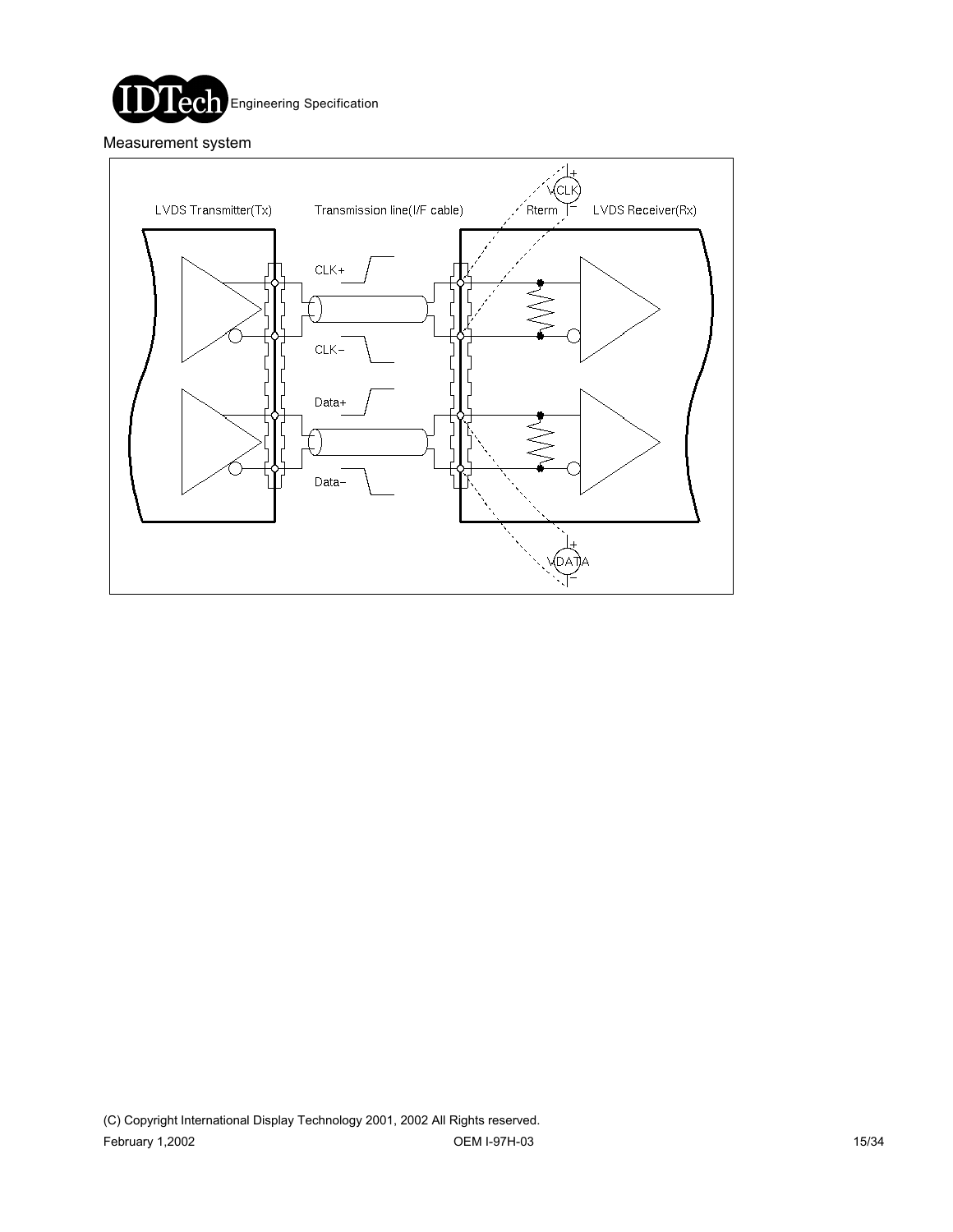

#### Switching Characteristics

| <b>Parameter</b>                             | Symbol | Min    | <b>Typ</b> | Max    | <b>Unit</b> | <b>Conditions</b>                                                  |
|----------------------------------------------|--------|--------|------------|--------|-------------|--------------------------------------------------------------------|
| <b>Clock Frequency</b>                       | fc     | 75.0   | 81.0       | 83.0   | <b>MHz</b>  |                                                                    |
| Clock Frequency (FPT Mode)                   | fc     | 61.0   | 66.4       | 69.0   | <b>MHz</b>  |                                                                    |
| Cycle Time                                   | tc     | 12.0   | 12.3       | 13.3   | ns          |                                                                    |
| Cycle Time (FPT Mode)                        | tc     | 14.5   | 15.1       | 16.4   | ns          |                                                                    |
| Data Setup Time (Note 2)                     | Tsu    | 500    |            |        | ps          | $fc = 81 MHz$ , $tCCJ < 50 ps$ ,                                   |
| Data Hold Time (Note 2)                      | Thd    | 500    |            |        | ps          | $Vth-Vtl = 200mV$ ,<br>Vcm = $1.2V$ , $\triangle V$ cm = 0         |
| Data Setup Time (FPT Mode)<br>(Note 2)       | Thd    | 600    |            |        | ps          | $fc = 66.4$ MHz,<br>$tCCJ < 50$ ps,                                |
| Data Hold Time (FPT Mode)<br>(Note 2)        | Thd    | 600    |            |        | ps          | Vth-Vtl = $200 \text{mV}$ ,<br>Vcm = $1.2V$ , $\triangle V$ cm = 0 |
| Cycle-to-cycle jitter (Note 3)               | tCCJ   | $-150$ |            | $+150$ | ps          | $fc = 81 MHz$ , Tsu=Thd=720ps                                      |
| Cycle-to-cycle jitter<br>(FPT Mode) (Note 3) | tCCJ   | $-150$ |            | $+150$ | ps          | $fc = 66.4$ MHz, Tsu=Thd=880ps                                     |
| Cycle Modulation Rate (Note 4)               | tCJavg |        |            | 20     | ps/clk      |                                                                    |

**Note 1:** All values are at VDD=3.3V, Ta=25 degree C.

**Note 2:** See "**Timing Definition**" and "**Timing Definition(detail A)**" for definition.

**Note 3:** Jitter is the magnitude of the change in input clock period.

**Note 4:** This specification defines maximum average cycle modulation rate in peak-to-peak transition within any 100 clock cycles.

 This specification is applied only if input clock peak jitter within any 100 clock cycles is greater than 300ps.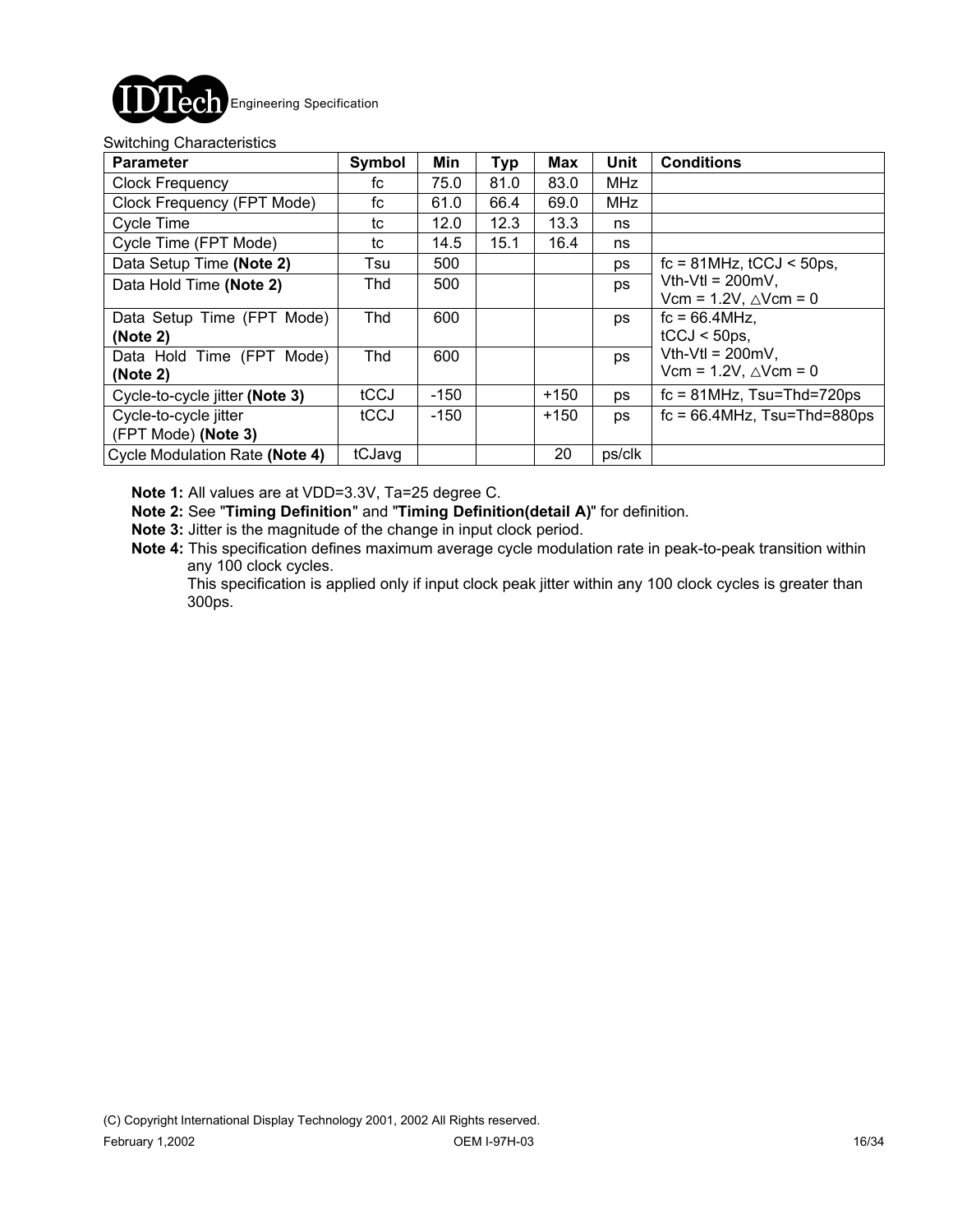

#### Timing Definition **(Even Port)**

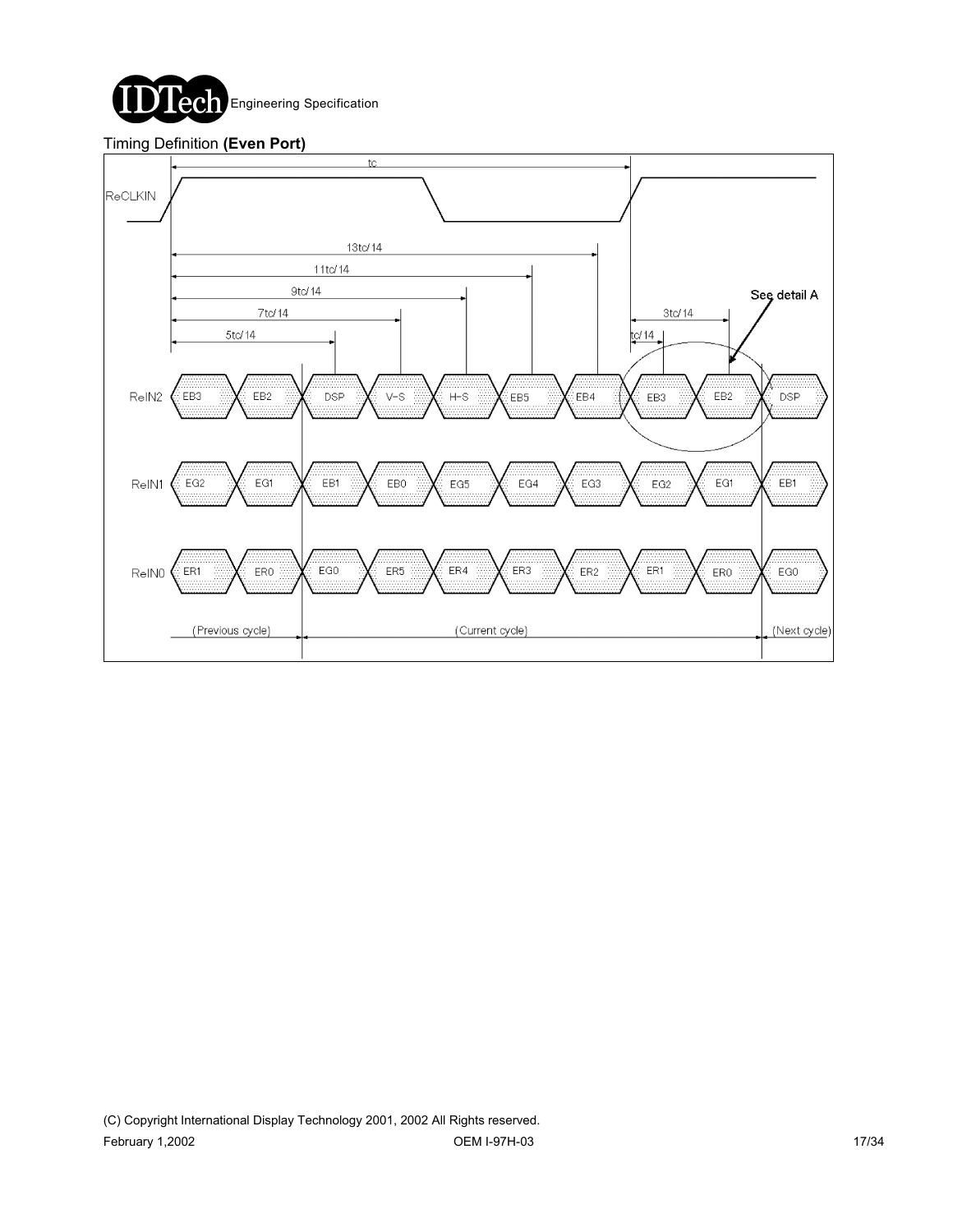

#### Timing Definition **(Odd Port)**

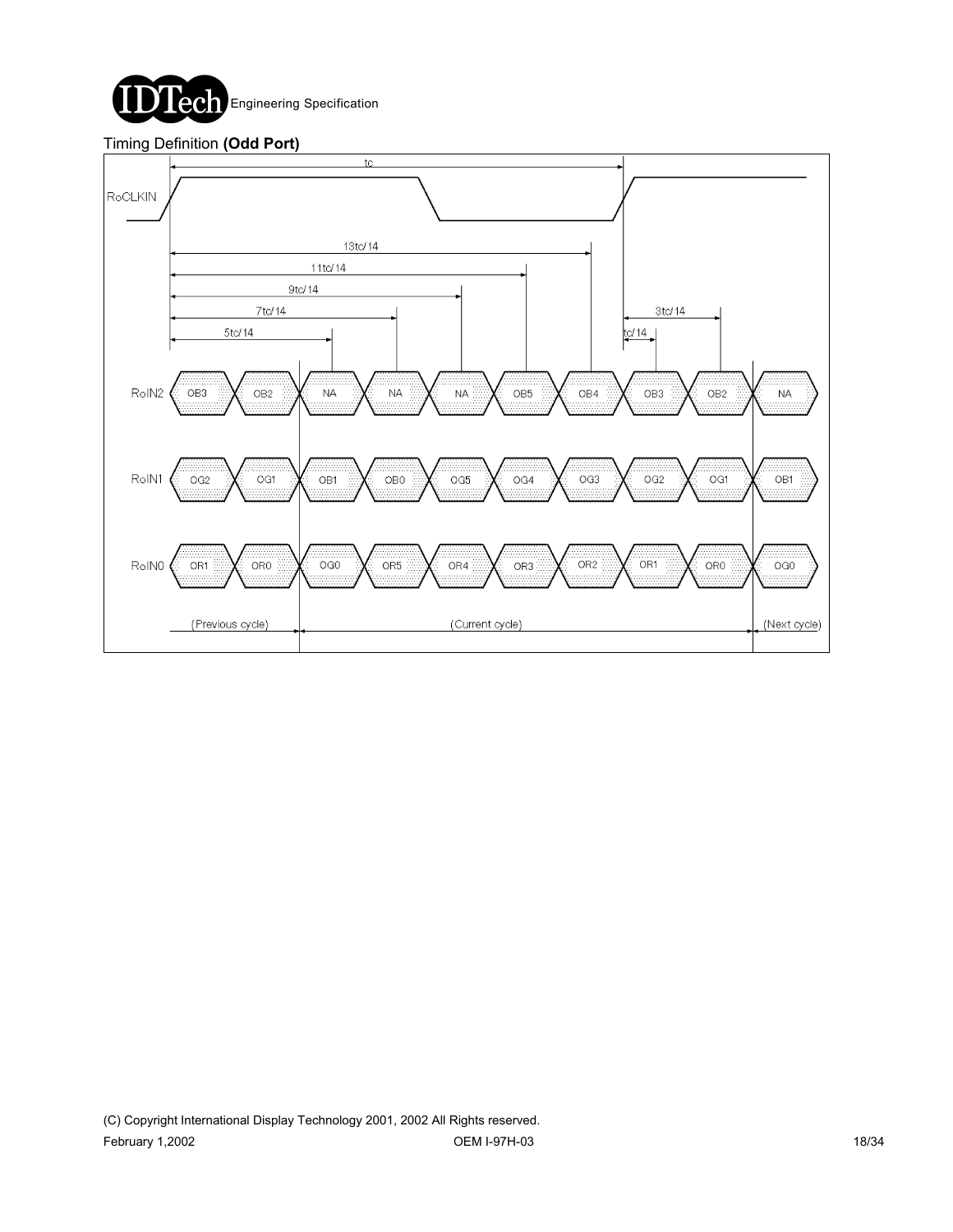

#### Timing Definition(detail A)



**Note:** Tsu and Thd are internal data sampling window of receiver. Trskm is the system skew margin; i.e., the sum of cable skew, source clock jitter, and other inter-symbol interference, shall be less than Trskm.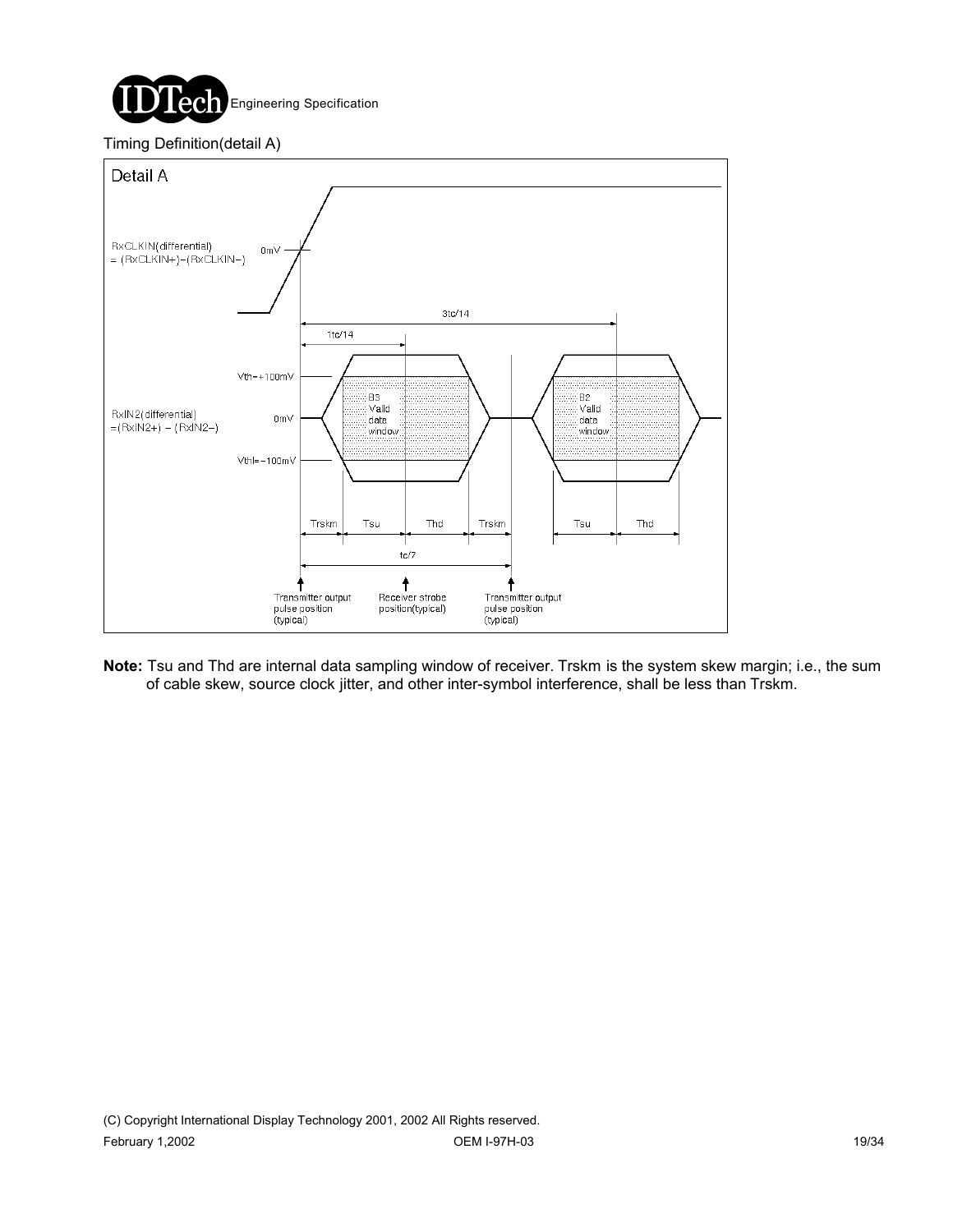

### **5.4.2 LVDS Receiver Internal Circuit**

Below figure shows the internal block diagram of the LVDS receiver. This LCD module equips termination resistors for LVDS link.

Cycle Modulation Rate



#### **5.4.3 Recommended Guidelines for Motherboard PCB Design and Cable Selection**

Following the suggestions below will help to achieve optimal results.

- ! Use controlled impedance media for LVDS signals. They should have a matched differential impedance of 100ohm.
- ! Match electrical lengths between traces to minimize signal skew.
- Isolate TTL signals from LVDS signals.
- ! For cables, twisted pair, twinax, or flex circuit with close coupled differential traces are recommended.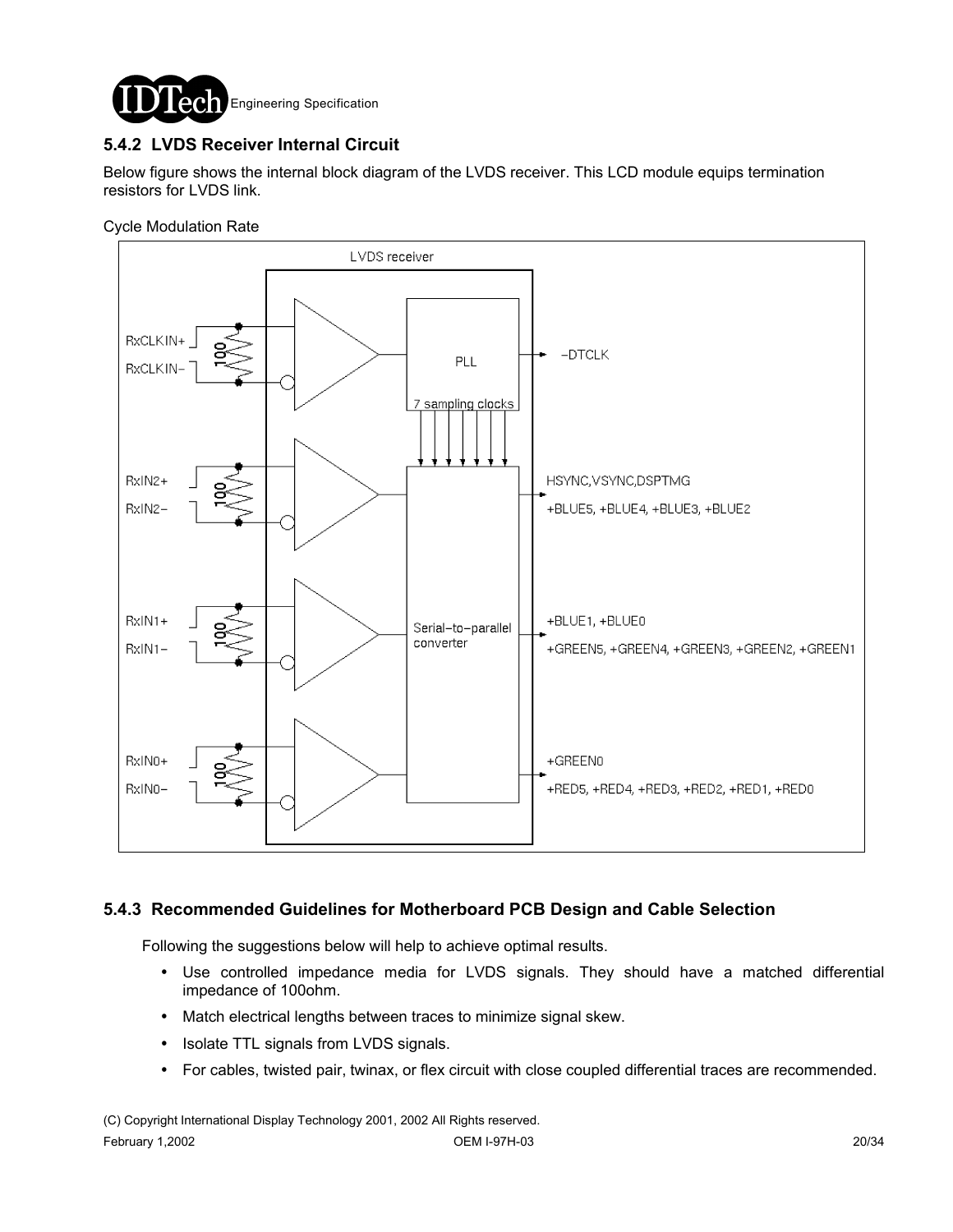

### **5.5 Inverter Signal connector**

| Pin#           | Signal Name  | Pin# | Signal Name |
|----------------|--------------|------|-------------|
| (Note*)<br>1   | PANEL-ID0    | 9    | 5VALW       |
| $\overline{2}$ | PANEL-ID1    | 10   | 5VSUS       |
| 3              | PANEL-ID2    | 11   | <b>GND</b>  |
| 4              | PANEL-ID3    | 12   | <b>GND</b>  |
| 5              | <b>NC</b>    | 13   | <b>GND</b>  |
| 6              | <b>FPVEE</b> | 14   | PWR_SRC     |
| 7              | SMB_CLK      | 15   | PWR_SRC     |
| 8              | SMB_DAT      | 16   | PWR_SRC     |

**(Note\*) Molex Connector No.1 Mark**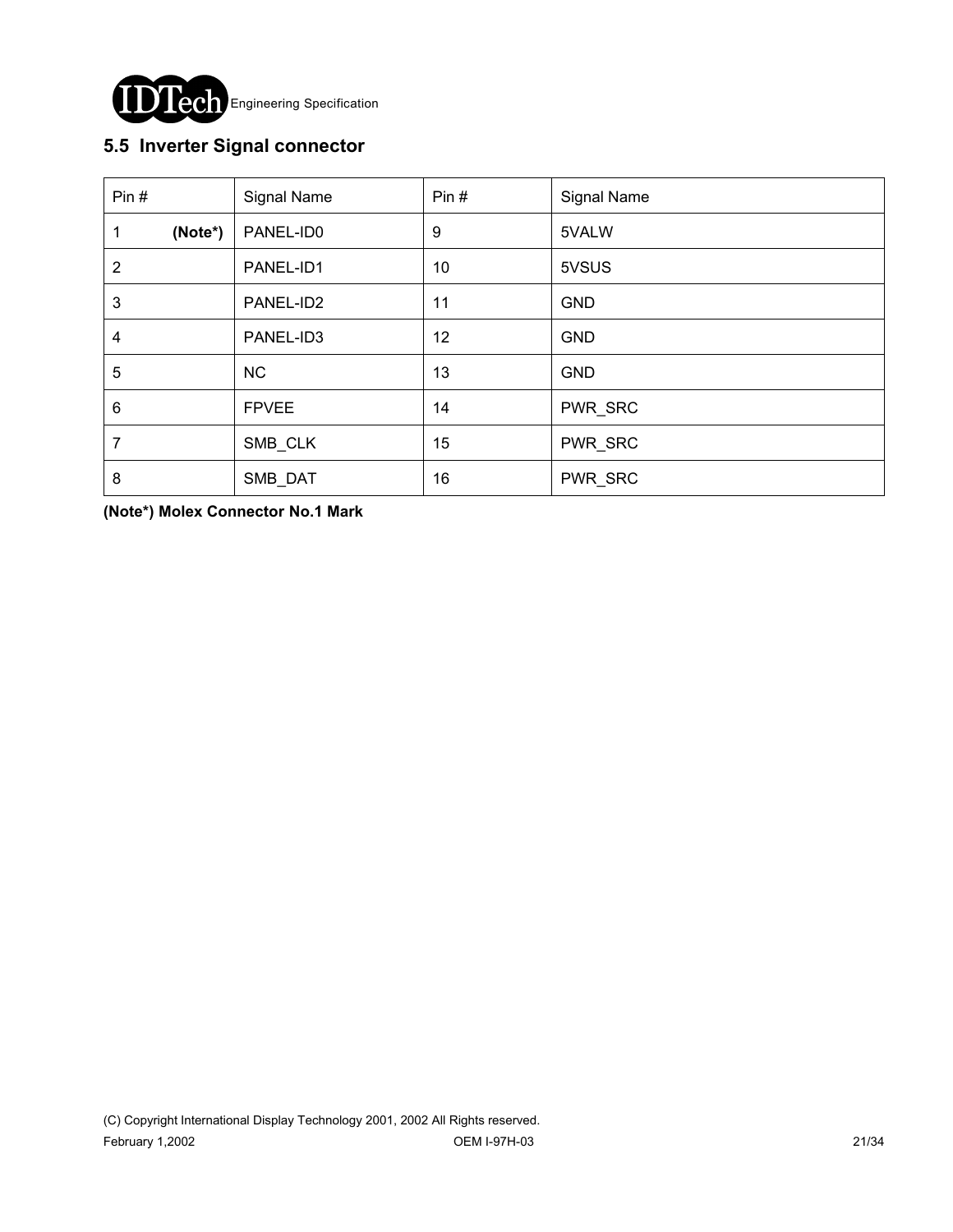

### **5.6 Inverter Signal Description**

|                 | Input connector        | Typical(typ)<br>Voltage<br>levels | <b>Description</b>                                                                                                                        |
|-----------------|------------------------|-----------------------------------|-------------------------------------------------------------------------------------------------------------------------------------------|
| Molex           | 52207-1690<br>FFC/FPC) |                                   |                                                                                                                                           |
| Pin             | <b>Function</b>        |                                   |                                                                                                                                           |
| $1*$            | PANEL ID0              |                                   | "1" Open                                                                                                                                  |
| $\overline{2}$  | PANEL ID1              |                                   | "1" Open                                                                                                                                  |
| $\overline{3}$  | PANEL ID2              |                                   | "0" Connect to GND                                                                                                                        |
| $\overline{4}$  | PANEL ID3              |                                   | "1" Open                                                                                                                                  |
| $\overline{5}$  | <b>NC</b>              |                                   |                                                                                                                                           |
| 6               | <b>FPVEE</b>           | $(0,3.3V)$ typ                    | Control signal input into the inverter to turn the<br>backlight ON & OFF (3.3V-ON,0V-OFF)                                                 |
| $\overline{7}$  | SMB_CLK                | $(0V, 5V)$ typ                    | SMBus interface for sending brightness &<br>contrast information to the inverter/panel                                                    |
| 8               | SMB DAT                | $(0V, 5V)$ typ                    | SMBus interface for sending brightness &<br>contrast information to the inverter/panel                                                    |
| 9               | 5VALW                  | 5V typ                            | This should be used as power source that stores<br>the brightness/contrast values & the circuit that<br>interfaces with SMB_CLK & SMB_DAT |
| 10              | 5VSUS                  | 4.85V to 5.2V                     | This should be used as power source for the<br>control circuitry on the inverter.                                                         |
| $\overline{11}$ | <b>GND</b>             |                                   |                                                                                                                                           |
| 12              | <b>GND</b>             |                                   |                                                                                                                                           |
| $\overline{13}$ | <b>GND</b>             |                                   |                                                                                                                                           |
| 14              | PWR_SRC                | (9V to 21V)<br>typ                | This power rail should be used as a power rail to<br>drive the backlight DC-AC converter                                                  |
| 15              | PWR_SRC                | (9V to 21V)<br>typ                | This power rail should be used as a power rail to<br>drive the backlight DC-AC converter                                                  |
| 16              | PWR_SRC                | (9V to 21V)<br>typ                | This power rail should be used as a power rail to<br>drive the backlight DC-AC converter                                                  |

**Note(\*) : Molex Connector No.1 Mark**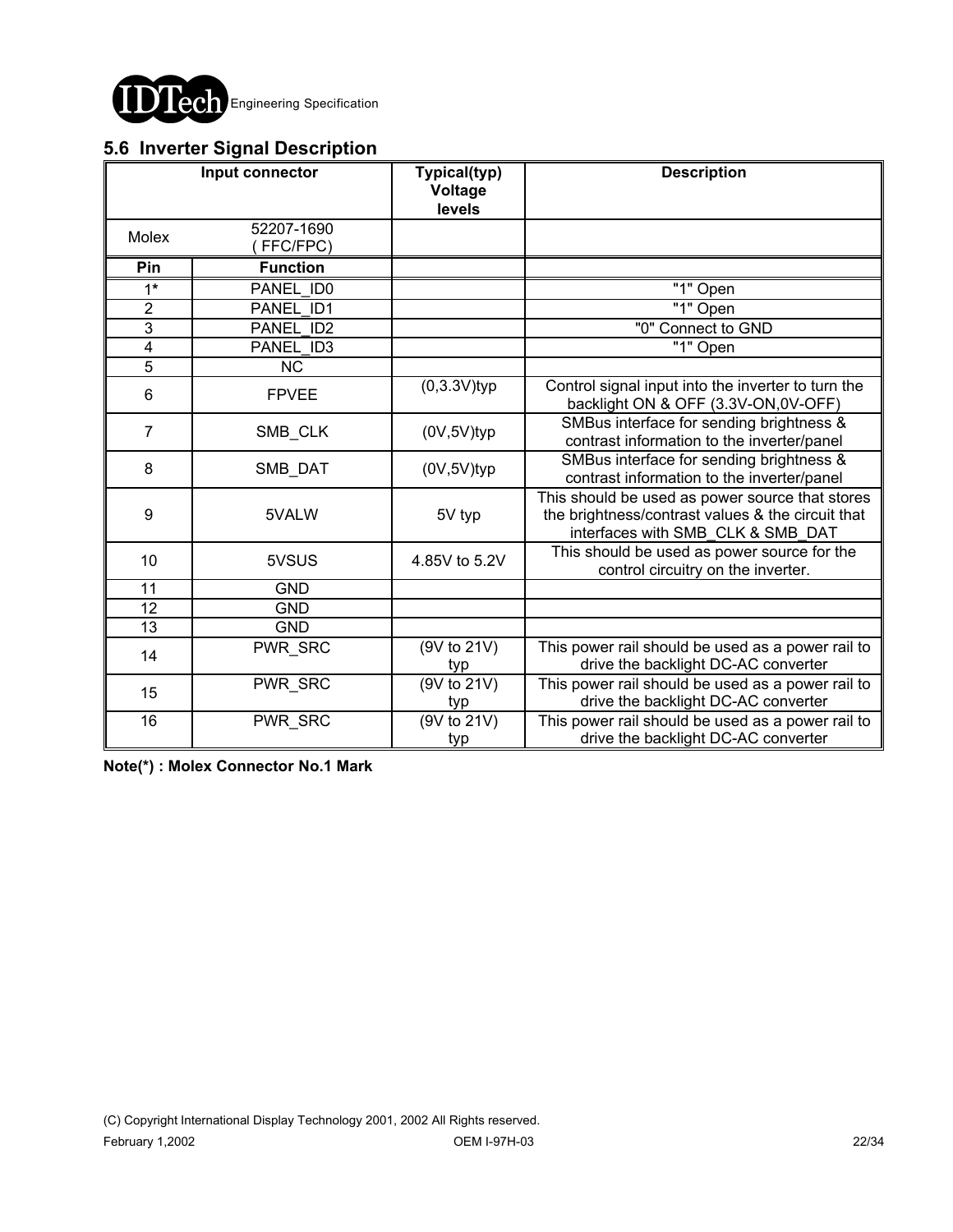

## **5.7 Inverter Signal Electrical Characteristics**

Electrical Specifications

| Item                   | Symbol          | Min. | Typ. | Max. | <b>UNITS</b> | <b>CONDITION</b>               |
|------------------------|-----------------|------|------|------|--------------|--------------------------------|
| Input Voltage          | PWR_SRC         | 9.0  | 14.4 | 21   | [V]          | Ta=25 $[deg.C]$                |
|                        | 5VSUS,<br>5VALW | 4.85 | 5.0  | 5.2  | [V]          |                                |
| Input Power            | P(PWR_SRC)      |      | 5.6  | 6.2  | [W]          | SMData=00H<br>PWR_SRC=14.4[V]  |
|                        |                 |      | 1.0  | 1.4  | [W]          | SMData=0FFH<br>PWR SRC=14.4[V] |
|                        | P(5VSUS)        |      | 15   | 25   | [mW]         |                                |
|                        | P(5VALW)        |      | 5    | 25   | [mW]         |                                |
| ON/OFF                 | <b>FPVEE</b>    | 2.0  |      |      | [V]          | <b>ON</b>                      |
|                        | <b>FPVEE</b>    |      |      | 0.8  | [V]          | <b>OFF</b>                     |
| Lamp Frequency         | F               | 52   | 59   | 66   | [KHz]        |                                |
| <b>Burst Frequency</b> | <b>FB</b>       | 156  | 160  | 164  | [Hz]         |                                |

#### Dimming

| SMData | Brightness [%] |            |      | <b>Brightness</b>                            | Lamp Current      |
|--------|----------------|------------|------|----------------------------------------------|-------------------|
|        | Min.           | $\tau$ yp. | Max. | (center) $\lceil$ cd/m <sup>2</sup> $\rceil$ | (Return side)[mA] |
| 00H    | -              | 100        |      | 150 (*1)                                     | $6.5$ ( $*1$ )    |
| FFH    |                |            |      | 7.5 (*1                                      | $1*1$<br>.        |

\*1 : Reference Only

SMBUS Data

| SMBUS | $\cdot \cdot \cdot$<br><b>Device</b><br><b>Identifier</b> | Device<br>Address |  |
|-------|-----------------------------------------------------------|-------------------|--|
|       | 0.402<br><b>UIVI</b>                                      | 00                |  |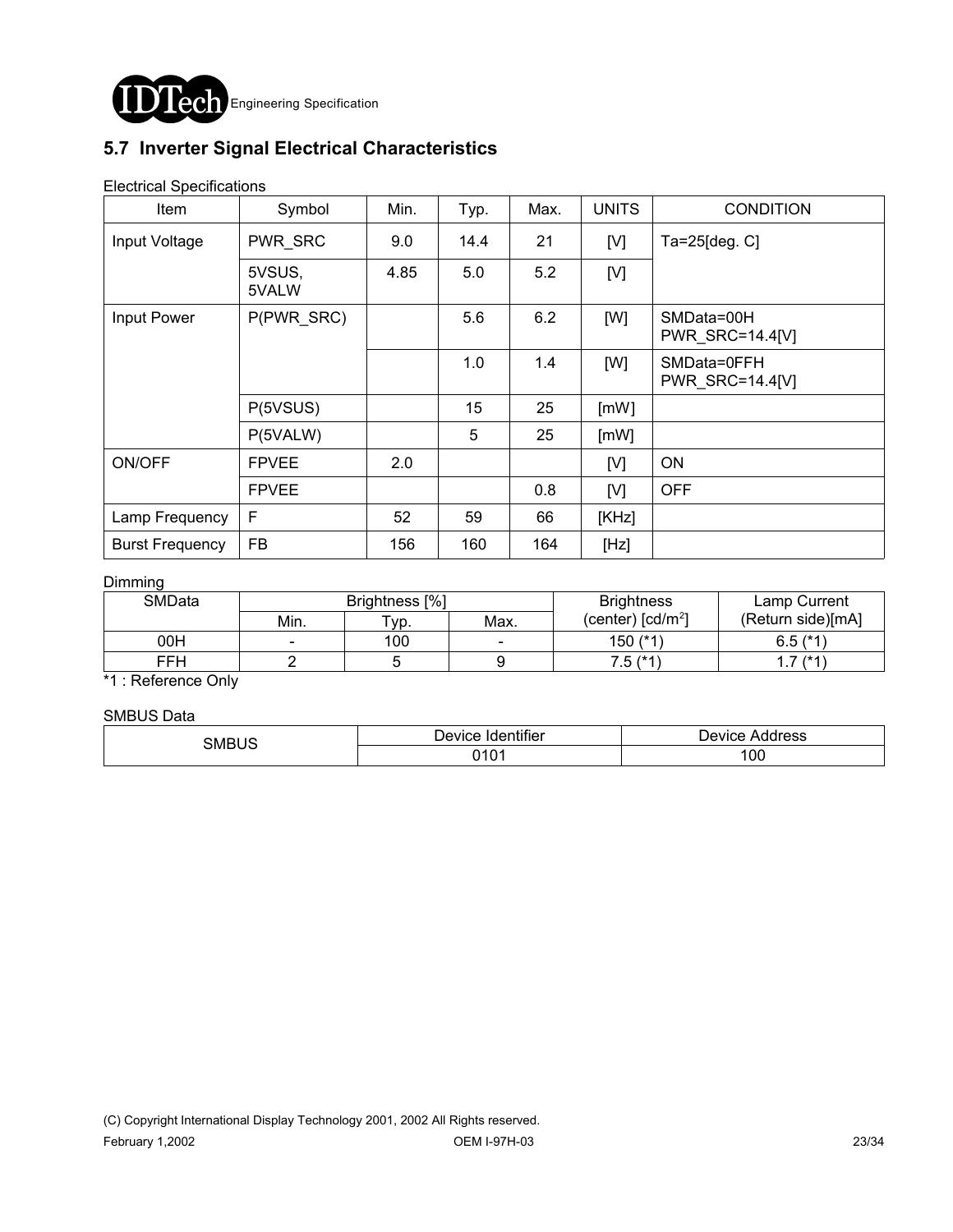

The following chart is the Luminance versus the SMBUS Data for your reference.

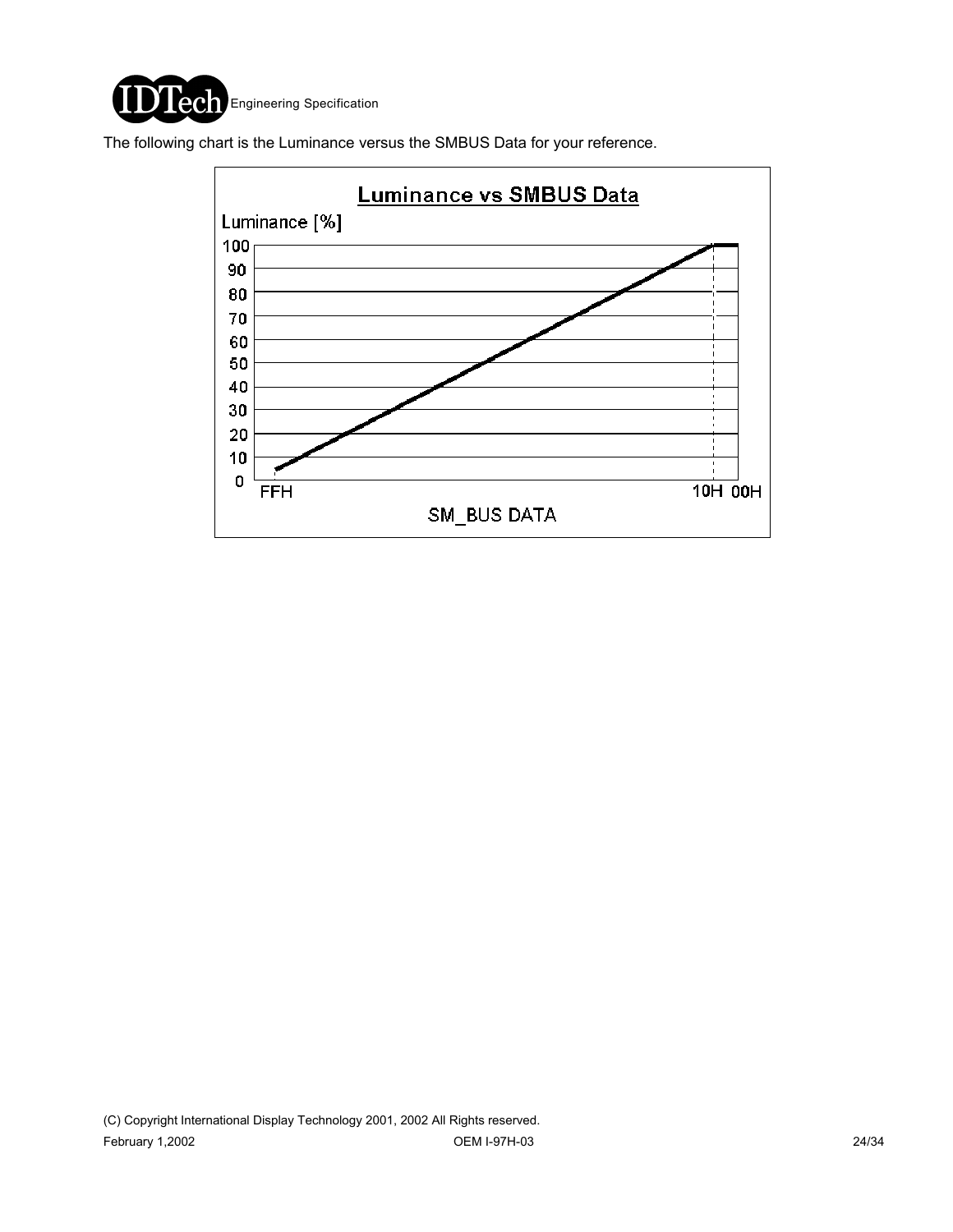

# **6.0 Pixel format image**

Following figure shows the relationship of the input signals and LCD pixel format image.

|             | Even<br>$\boldsymbol{0}$ | Odd<br>1              | Even<br>1598         | Odd<br>1599              |
|-------------|--------------------------|-----------------------|----------------------|--------------------------|
| 1st Line    | G   B<br>${\sf R}$       | ${\sf R}$<br>Iв.<br>G | ${\sf R}$<br>lв<br>G | R<br>G<br> B             |
|             |                          |                       |                      |                          |
|             |                          |                       |                      |                          |
|             |                          |                       |                      |                          |
|             |                          |                       |                      |                          |
| 1200th Line | R<br>$G \mid B$          | ${\sf R}$<br>G<br>Iв. | ${\sf R}$<br>B<br>G  | R<br>B.<br>${\mathsf G}$ |
|             |                          |                       |                      |                          |

Even and odd pair of RGB data are sampled at a time.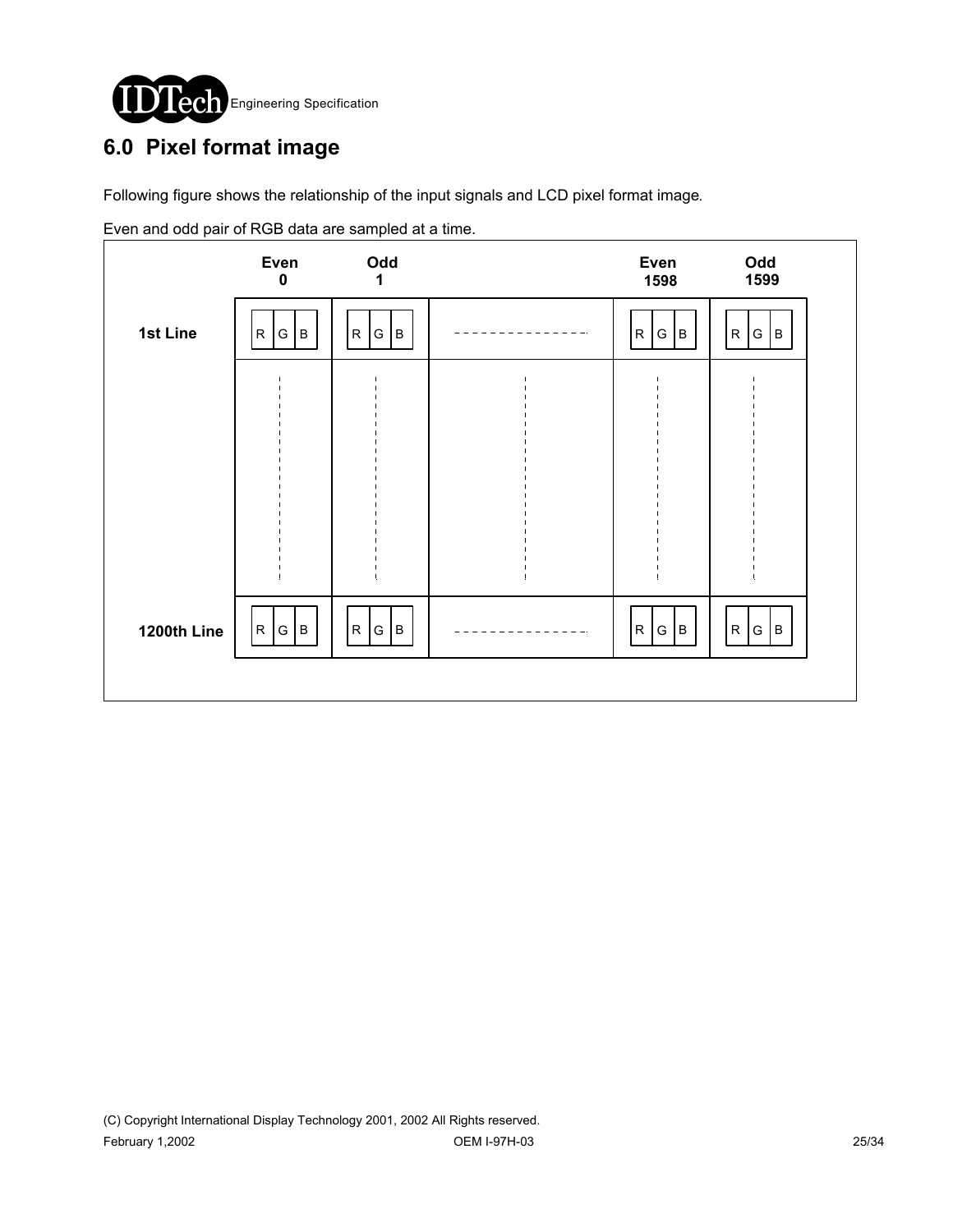

# **7.0 Interface Timings**

### **7.1 Timing Characteristics**

#### **(VESA UXGA Mode)**

| Signal       | Item                  | Symbol     | MIN.  | TYP.  | MAX.  | Unit    |
|--------------|-----------------------|------------|-------|-------|-------|---------|
| <b>DTCLK</b> | Freqency              | Fdck       | 75.0  | 81.0  | 83.0  | [MHz]   |
|              |                       | <b>Tck</b> | 12.0  | 12.3  | 13.3  | [ns]    |
| +V-Sync      | <b>Frame Rate</b>     | Fv         |       | 60.0  |       | [Hz]    |
|              |                       | Tv         |       | 16.67 |       | [ms]    |
|              |                       | Nv         | 1208  | 1250  | 2046  | [lines] |
|              | <b>V-Active Level</b> | Tva        | 13.33 | 40.0  | 839.8 | [us]    |
|              |                       | Nva        | 1     | 3     | 63    | [lines] |
|              | V-Back Porch          | Nvb        | 6     | 46    | 125   | [lines] |
|              | V-Front Porch         | Nvf        | 1     | 1     | 125   | [lines] |
| +DSPTMG      | V-Line                | m          |       | 1200  |       | [lines] |
| +H-Sync      | Scan Rate             | Fh         |       | 75.0  |       | [KHz]   |
|              |                       | Th         |       | 13.33 |       | [usec]  |
|              |                       | Nh         | 1024  | 1080  | 2047  | [Tck]   |
|              | <b>H-Active Level</b> | Tha        |       | 1.185 |       | [usec]  |
|              |                       | Tha        | 8     | 96    | 255   | [Tck]   |
|              | H-Back Porch          | Thb        | 8     | 152   | 511   | [Tck]   |
|              | H-Front Porch         | Thf        | 8     | 32    |       | [Tck]   |
| +DSPTMG      | Display               | Thd        |       | 9.877 |       | [usec]  |
| +DATA        | Data Even/Odd         | n          |       | 1600  |       | [dots]  |

**Note1 :** Both positive Hsync and positive Vsync polarity is recommended.

**Note2 :** When there are invalid timing, Display appears black pattern. Synchronous Signal Defects and enter Auto Refresh for LCD Module Protection Mode.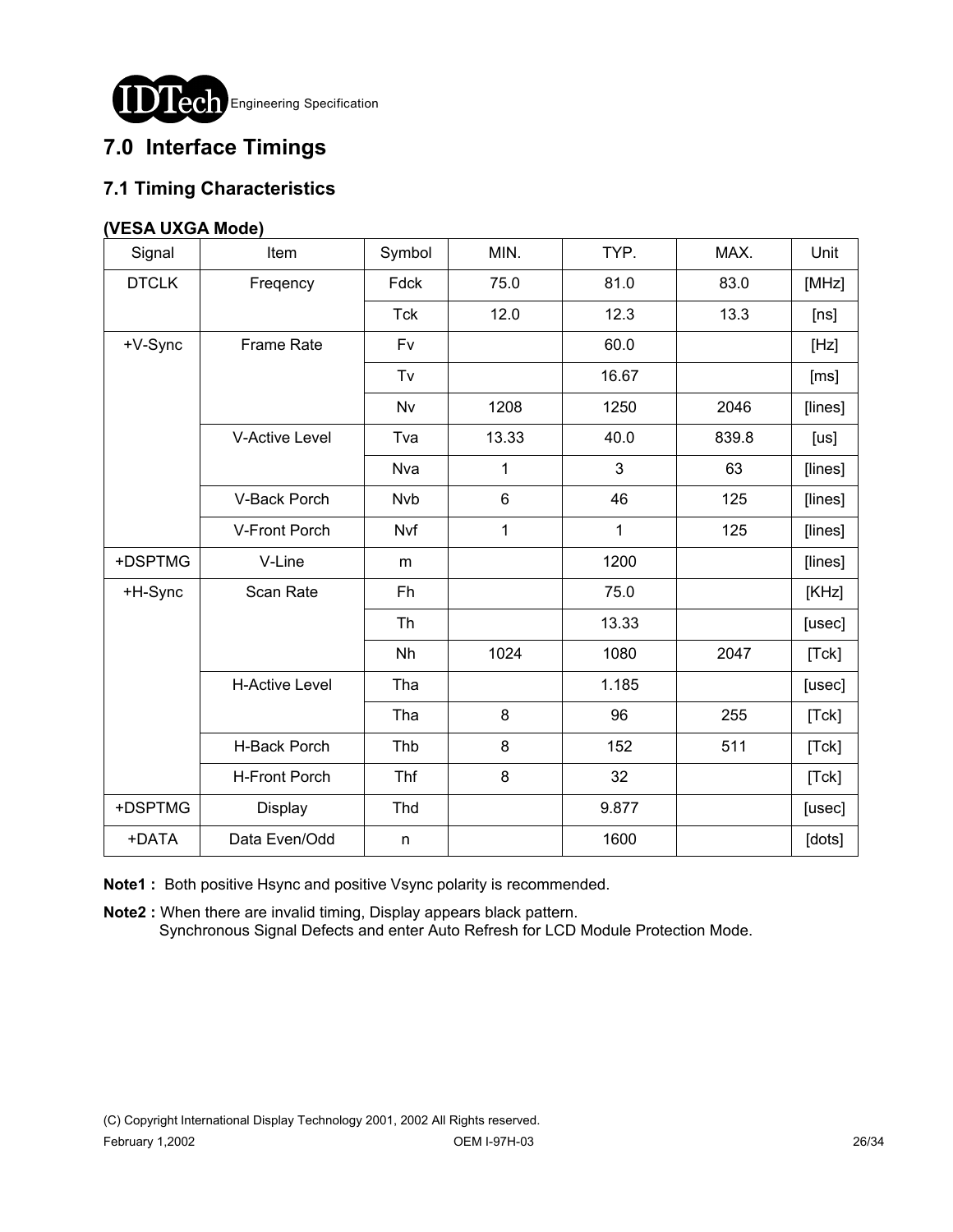

#### **(VESA UXGA FPT Mode)**

| Signal       | Item                  | Symbol     | MIN. | TYP.   | MAX. | Unit    |
|--------------|-----------------------|------------|------|--------|------|---------|
| <b>DTCLK</b> | Freqency              | Fdck       | 61.0 | 66.4   | 69.0 | [MHz]   |
|              |                       | <b>Tck</b> | 14.5 | 15.1   | 16.4 | [ns]    |
| +V-Sync      | <b>Frame Rate</b>     | Fv         |      | 60.0   |      | [Hz]    |
|              |                       | Tv         |      | 16.67  |      | [ms]    |
|              |                       | <b>Nv</b>  | 1208 | 1214   | 2046 | [lines] |
|              | <b>V-Active Level</b> | Tva        | 13.7 | 13.7   |      | [us]    |
|              |                       | Nva        | 1    | 1      | 63   | [lines] |
|              | V-Back Porch          | <b>Nvb</b> | 1    | 1      | 125  | [lines] |
|              | V-Front Porch         | Nvf        | 3    | 12     | 125  | [lines] |
| +DSPTMG      | V-Line                | m          |      | 1200   |      | [lines] |
| +H-Sync      | Scan Rate             | Fh         |      | 73.0   |      | [KHz]   |
|              |                       | Th         |      | 13.74  |      | [usec]  |
|              |                       | Nh         | 873  | 912    | 1023 | [Tck]   |
|              | <b>H-Active Level</b> | Tha        |      | 0.121  |      | [usec]  |
|              |                       | Tha        | 8    | 8      | 255  | [Tck]   |
|              | H-Back Porch          | Thb        | 8    | 56     | 511  | [Tck]   |
|              | <b>H-Front Porch</b>  | Thf        | 8    | 48     |      | [Tck]   |
| +DSPTMG      | Display               | Thd        |      | 12.053 |      | [usec]  |
| +DATA        | Data Even/Odd         | n          |      | 1600   |      | [dots]  |

**Note1 :** Both positive Hsync and positive Vsync polarity is recommended.

**Note2 :** When there are invalid timing, Display appears black pattern. Synchronous Signal Defects and enter Auto Refresh for LCD Module Protection Mode.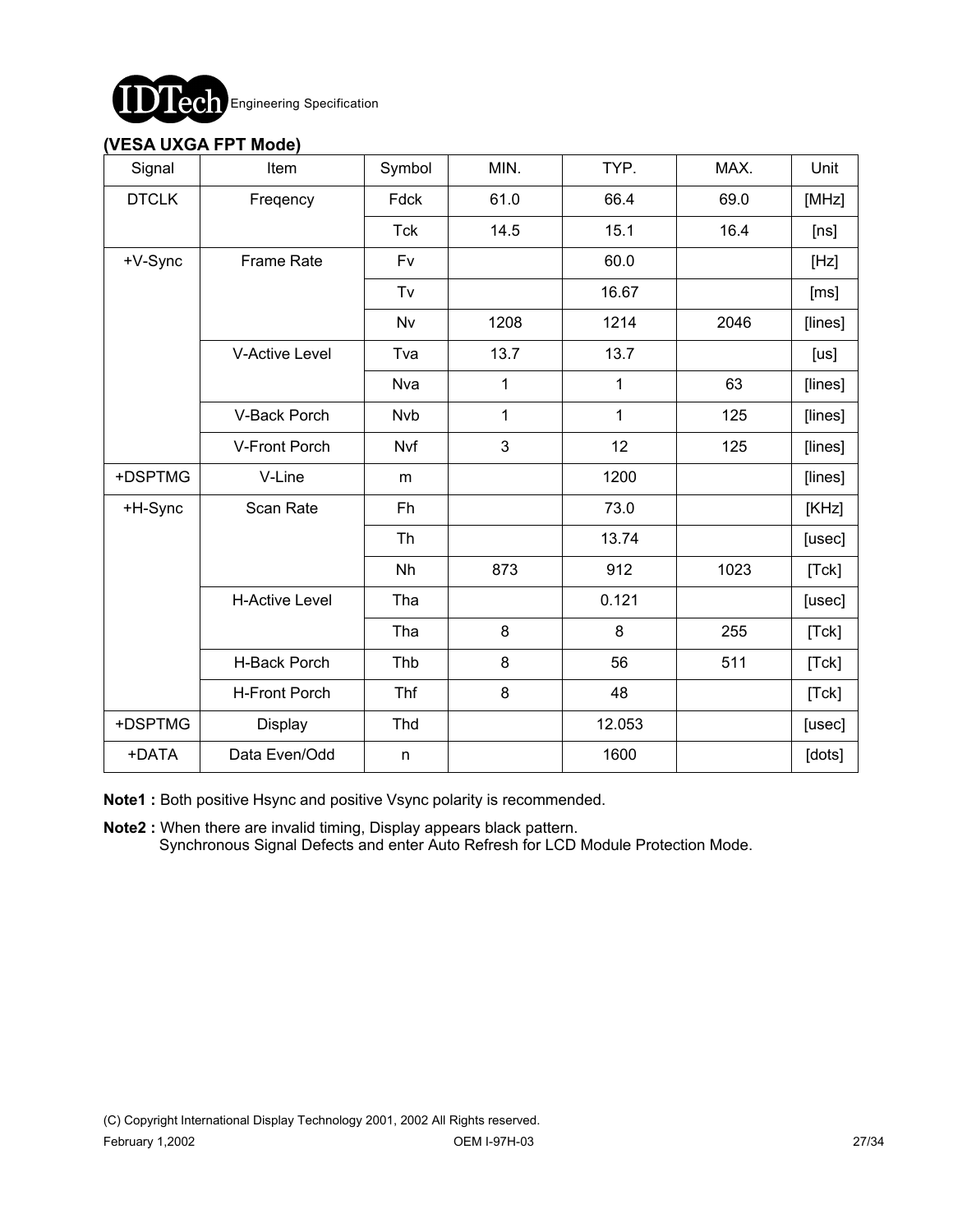

### **(VESA UXGA Mode)**

#### **Typical Vertical Timing Table**

| Support mode              | Tvblk<br>Vertical<br><b>Blanking</b> | m<br><b>Active Field</b> | <b>Tvf VSYNC</b><br><b>Front Porch</b> | Tv.Nv<br>Frame<br>Time | Tva<br><b>VSYNC</b><br>Width | Tvb<br><b>VSYNC</b><br><b>Back Porch</b> |
|---------------------------|--------------------------------------|--------------------------|----------------------------------------|------------------------|------------------------------|------------------------------------------|
| 1600 x 1200 at 60Hz       | $0.667$ ms                           | 16,000 ms                | $0.013$ ms                             | 16.667 ms              | $0.040$ ms                   | $0.613$ ms                               |
| (H line rate : $13.3$ us) | $(50$ lines)                         | (1200 lines)             | line)                                  | (1250 lines)           | $(3$ lines)                  | $(46$ lines)                             |

#### **Typical Horizontal Timing Table**

| Support mode                                           | Thblk<br>Horizontal<br><b>Blanking</b> | Thd<br><b>Active Field</b> | Thf<br><b>HSYNC</b><br><b>Front Porch</b> | Th.Nh<br>H Line<br>Time    | Tha<br><b>HSYNC</b><br>Width | Thb<br><b>HSYNC</b><br><b>Back Porch</b> |
|--------------------------------------------------------|----------------------------------------|----------------------------|-------------------------------------------|----------------------------|------------------------------|------------------------------------------|
| 1600 x 1200<br>Dotclock: 162.000<br>MHz (81.000MHz x2) | 3.457 us<br>$(560$ dots)               | 9.877 us<br>(1600 dots)    | $0.395$ us<br>$(64$ dots)                 | 13.333 us<br>$(2160$ dots) | 1.185 us<br>(192 dots)       | 1.877 us<br>$(304$ dots)                 |

### **(VESA UXGA FPT Mode)**

#### **Typical Vertical Timing Table**

| Support mode              | Tyblk<br>Vertical<br><b>Blanking</b> | m<br><b>Active Field</b> | <b>Tvf VSYNC</b><br><b>Front Porch</b> | Tv.Nv<br>Frame<br>Time | Tva<br><b>VSYNC</b><br>Width | Tvb<br><b>VSYNC</b><br><b>Back Porch</b> |
|---------------------------|--------------------------------------|--------------------------|----------------------------------------|------------------------|------------------------------|------------------------------------------|
| 1600 x 1200 at 60Hz       | $0.192$ ms                           | 16.440 ms                | $0.164 \text{ ms}$                     | 16.632 ms              | $0.014$ ms                   | $0.014$ ms                               |
| (H line rate : $13.7$ us) | $(14$ lines)                         | (1200 lines)             | (12 line)                              | $(1214$ lines)         | $(1$ line)                   | (1 line)                                 |

#### **Typical Horizontal Timing Table**

| Support mode                                          | Thblk<br>Horizontal<br><b>Blanking</b> | Thd<br><b>Active Field</b> | Thf<br><b>HSYNC</b><br><b>Front Porch</b> | Th.Nh<br>H Line<br>Time    | Tha<br><b>HSYNC</b><br>Width | Thb<br><b>HSYNC</b><br><b>Back Porch</b> |
|-------------------------------------------------------|----------------------------------------|----------------------------|-------------------------------------------|----------------------------|------------------------------|------------------------------------------|
| 1600 x 1200<br>Dotclock: 132.75 MHz<br>(66.375MHz x2) | $1.687$ us<br>$(224$ dots)             | 12.053 us<br>(1600 dots)   | $0.723$ us<br>$(96$ dots)                 | 13.740 us<br>$(1824$ dots) | $0.121$ us<br>$(16$ dots)    | 0.844 us<br>$(112$ dots)                 |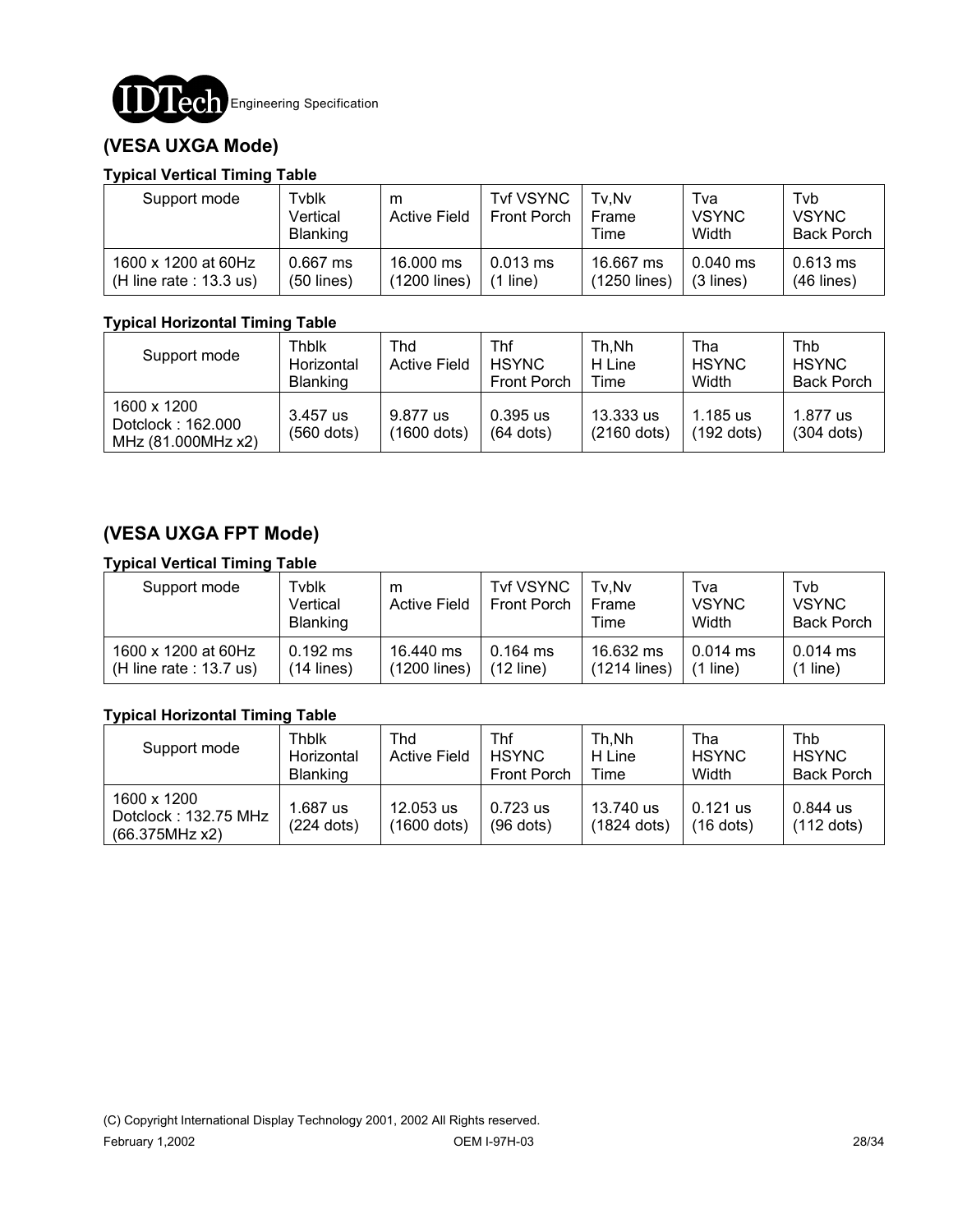

### **7.2 Timing Definition**



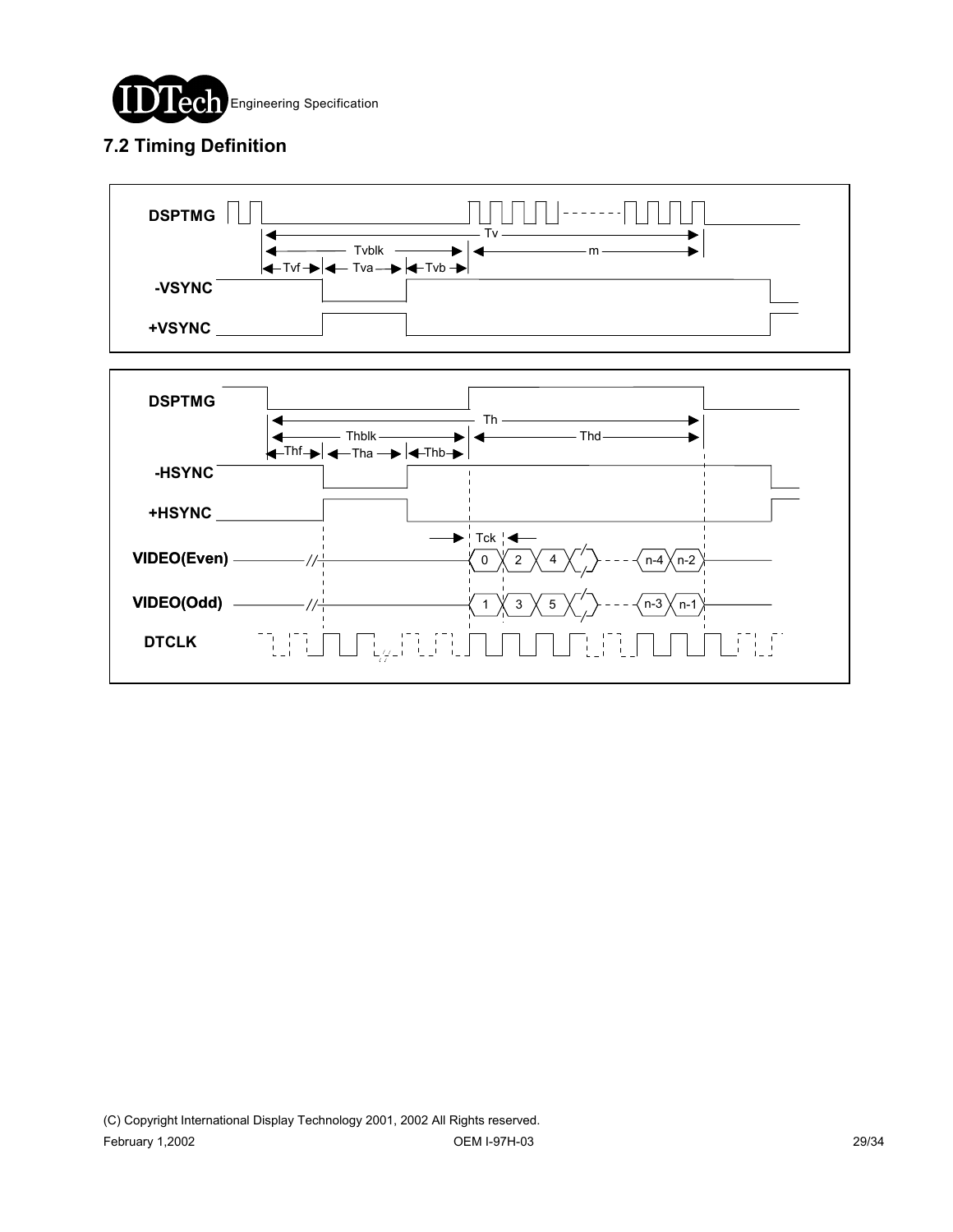

# **8.0 Power Consumption**

Input power specifications are as follows;

| <b>SYMBOL</b> | <b>PARAMETER</b>                            | Min | Typ | Max | <b>UNITS</b> | <b>CONDITION</b>                   |
|---------------|---------------------------------------------|-----|-----|-----|--------------|------------------------------------|
| <b>VDD</b>    | Logic/LCD Drive<br>Voltage                  | 3.0 | 3.3 | 3.6 | [V]          | Load Capacitance 68uF              |
| <b>PDD</b>    | <b>VDD Power</b>                            |     |     | 3.4 | [W]          | MAX. Pattern,<br>$VDD=3.6[V]$      |
| <b>PDD</b>    | <b>VDD Power</b>                            |     | 2.4 |     | [W]          | All Black Pattern,<br>$VDD=3.3[V]$ |
| <b>IDD</b>    | <b>VDD Current</b>                          |     |     | 940 | [MA]         | MAX Pattern,<br>VDD=3.0[V]         |
| <b>IDD</b>    | <b>VDD Current</b>                          |     | 730 |     | [mA]         | All Black Pattern,<br>$VDD=3.3IVI$ |
| VDDrp         | Allowable Logic/LCD<br>Drive Ripple Voltage |     |     | 100 | $[mVp-p]$    |                                    |
| <b>VDDns</b>  | Allowable Logic/LCD<br>Drive Ripple Noise   |     |     | 100 | $[mVp-p]$    |                                    |

MAX. Pattern : 2dot Vertical sub-pixel Stripe.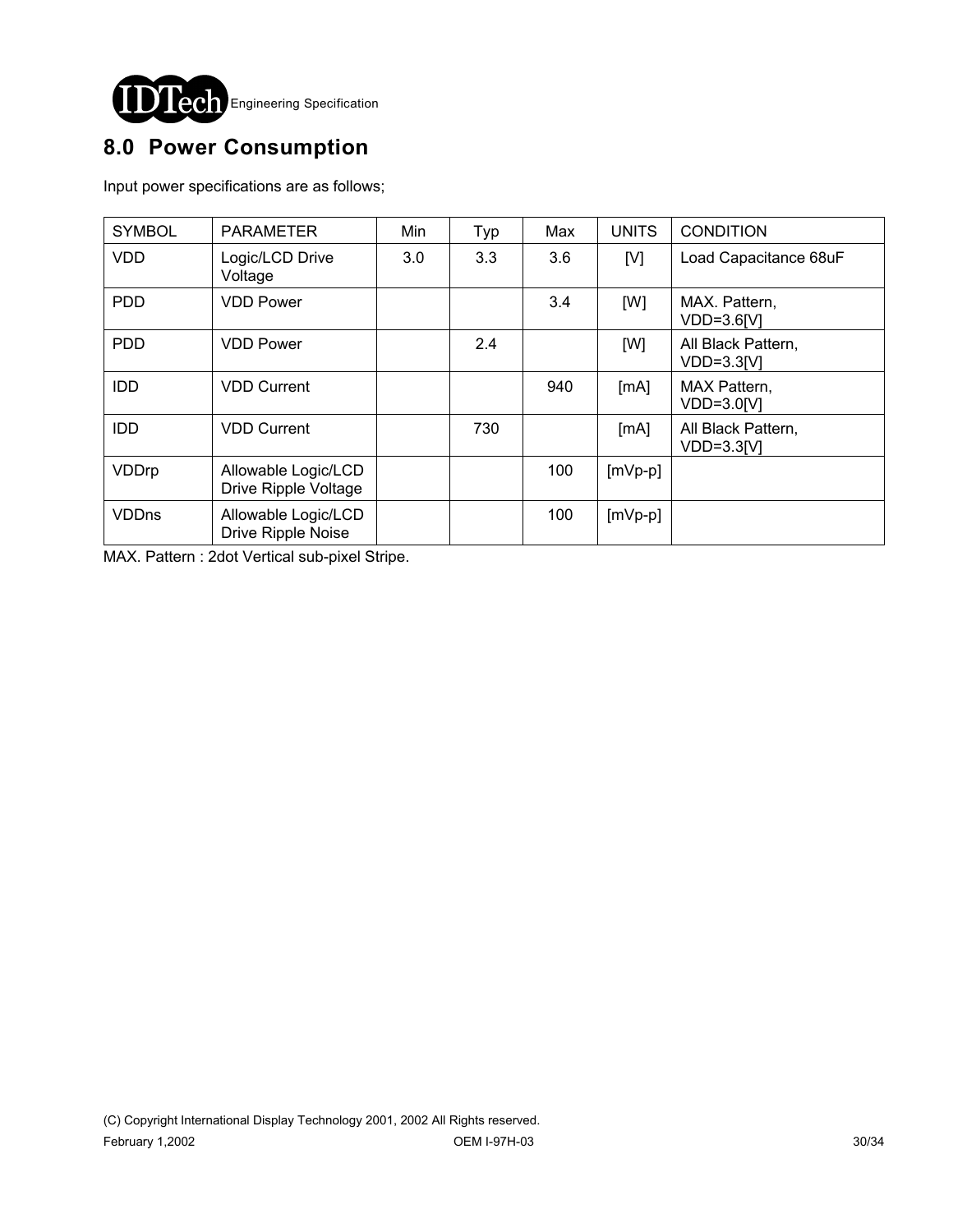

### **9.0 Power ON/OFF Sequence**

VDD power and lamp on/off sequence is as follows. Interface signals are also shown in the chart. Signals from any system shall be Hi-Z state or low level when VDD is off.

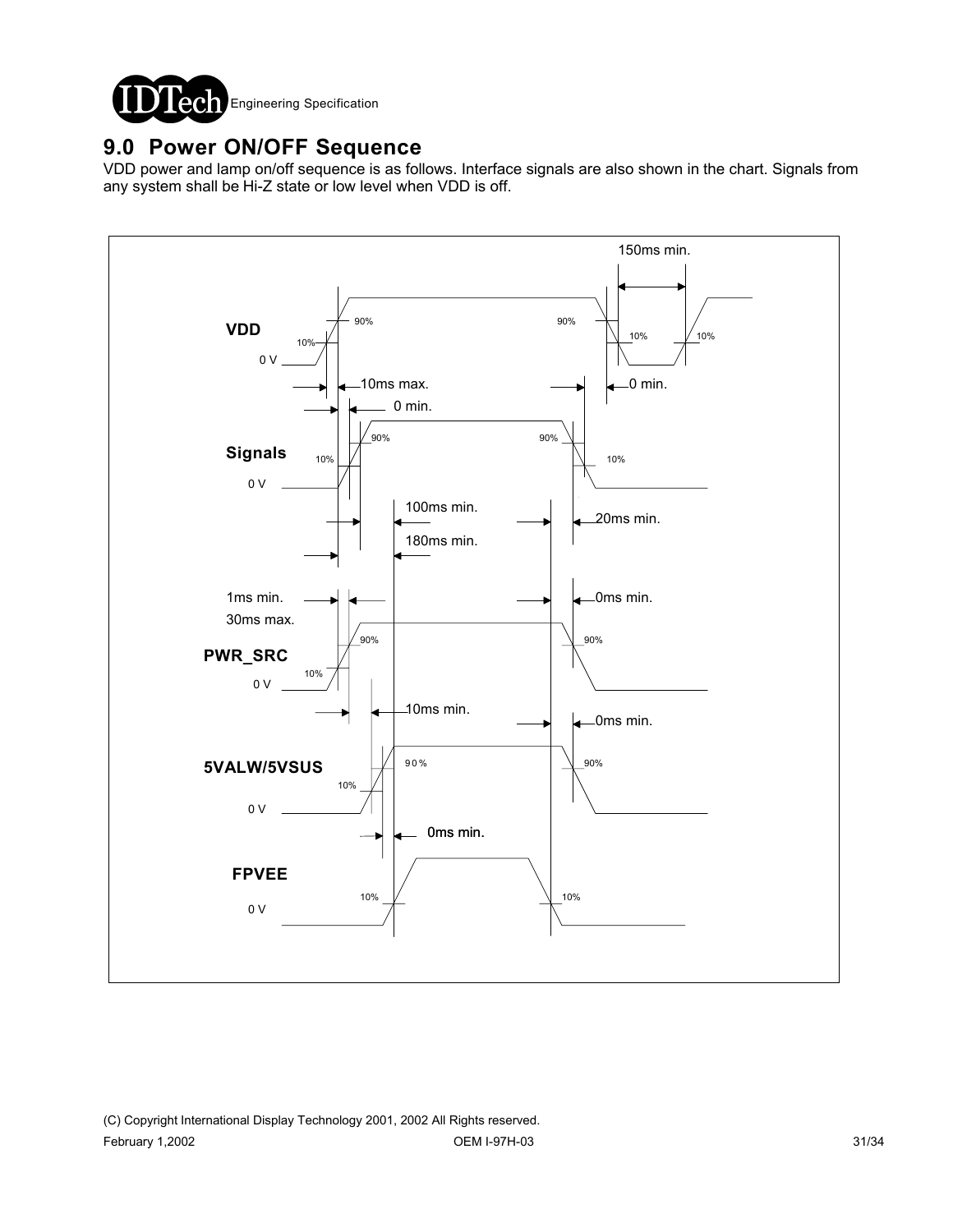

**10.0 Mechanical Characteristics**

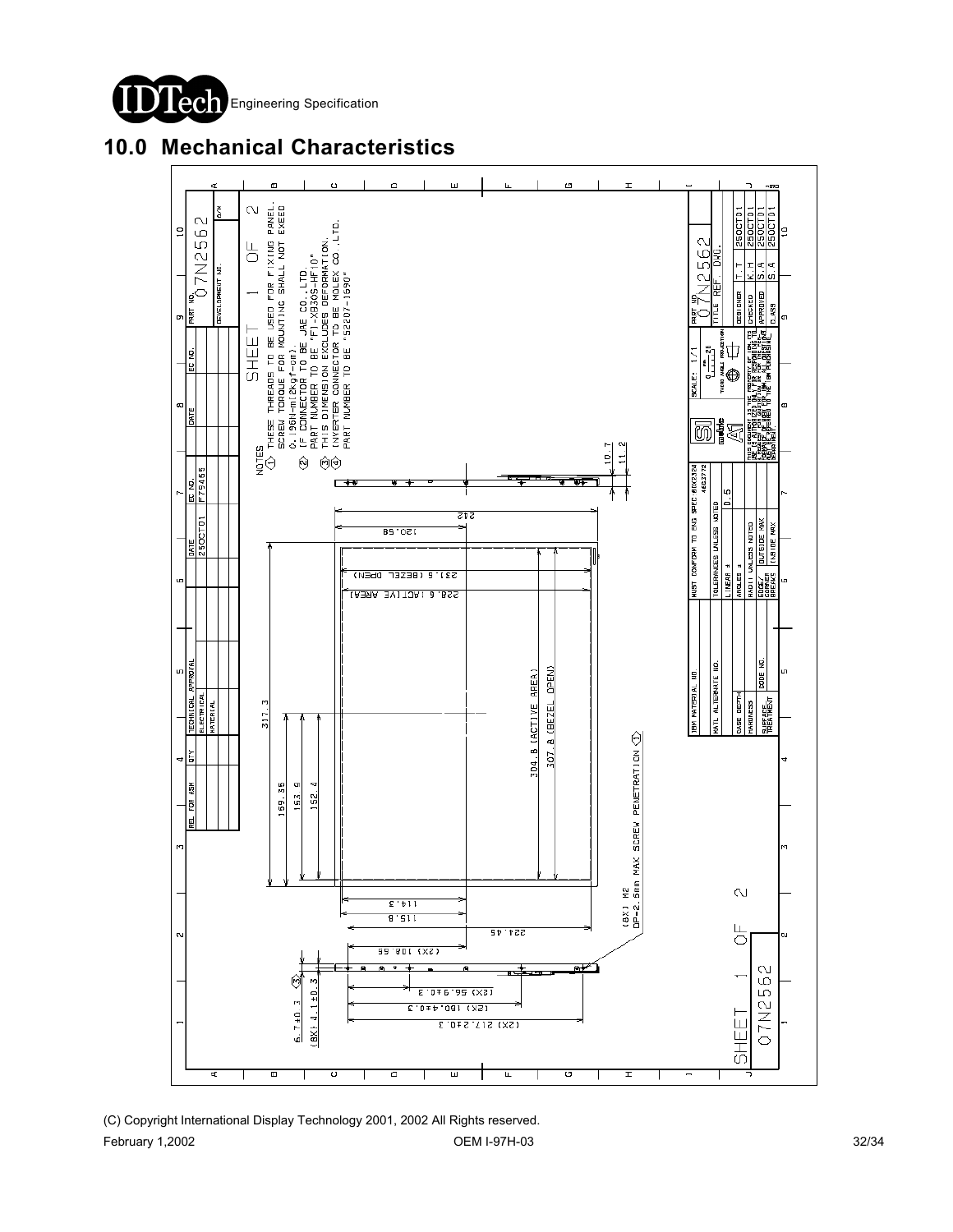



(C) Copyright International Display Technology 2001, 2002 All Rights reserved. February 1,2002 OEM I-97H-03 33/34